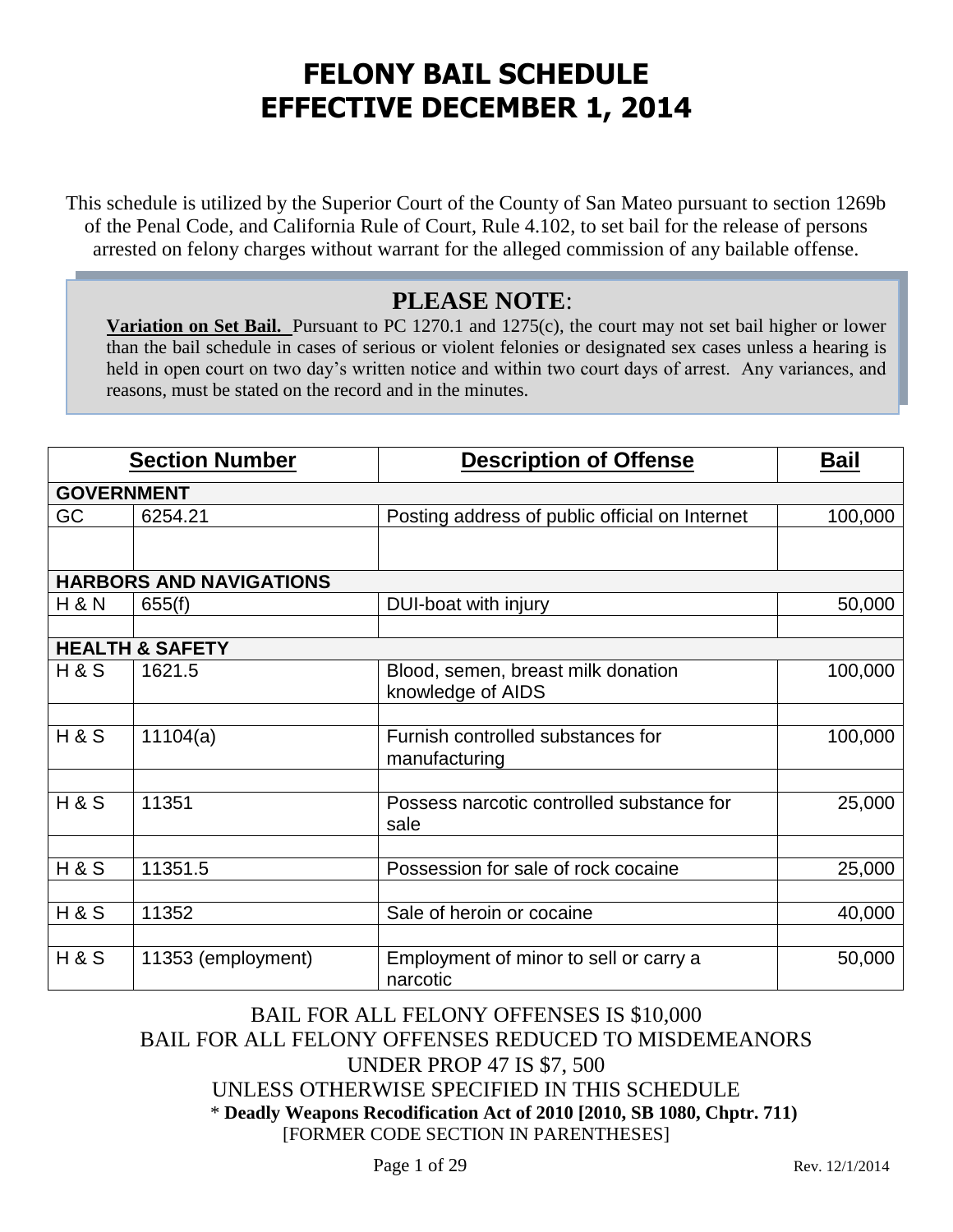|                | <b>Section Number</b> | <b>Description of Offense</b>                                                                   | <b>Bail</b> |
|----------------|-----------------------|-------------------------------------------------------------------------------------------------|-------------|
| <b>H&amp;S</b> | 11353 (sale)          | Sale or furnish a controlled substance to a<br>minor                                            | 50,000      |
| <b>H&amp;S</b> | 11353.5               | Adult give/etc. controlled substance to minor<br>under 14 during school, church etc. activities | 50,000      |
| <b>H&amp;S</b> | 11353.6               | Sale to minor on school grounds                                                                 | 50,000      |
| <b>H&amp;S</b> | 11353.7               | Controlled substances for minors in parks                                                       | 50,000      |
| <b>H&amp;S</b> | 11354(a)              | Minor given/etc. narcotic controlled substance<br>to a minor                                    | 50,000      |
| <b>H&amp;S</b> | 11359                 | Possession for Sale of Marijuana                                                                | 20,000      |
| <b>H&amp;S</b> | 11360                 | <b>Transportation of Marijuana</b>                                                              | 15,000      |
| <b>H&amp;S</b> | 11361                 | Induce minor to use marijuana                                                                   | 20,000      |
| <b>H&amp;S</b> | 11361(a) (sale)       | Sale of furnishing marijuana to a minor                                                         | 20,000      |
| <b>H&amp;S</b> | $11361(a)$ (employ)   | Employment of a minor to sell or carry<br>marijuana                                             | 20,000      |
| <b>H&amp;S</b> | 11361(a)              | Employment of a minor to sell or carry<br>marijuana                                             | 20,000      |
| <b>H&amp;S</b> | 11361(b)              | Furnishing marijuana to a minor over 14                                                         | 20,000      |
| H&S            | 11361(a)(14)          | Furnishing marijuana to a minor under 14                                                        | 40,000      |
| <b>H&amp;S</b> | 11366                 | Maintaining a place for selling controlled<br>substances                                        | 100,000     |
| <b>H&amp;S</b> | 11366.5               | Management and location for manufacturer of<br>controlled substance                             | 100,000     |

### BAIL FOR ALL FELONY OFFENSES IS \$10,000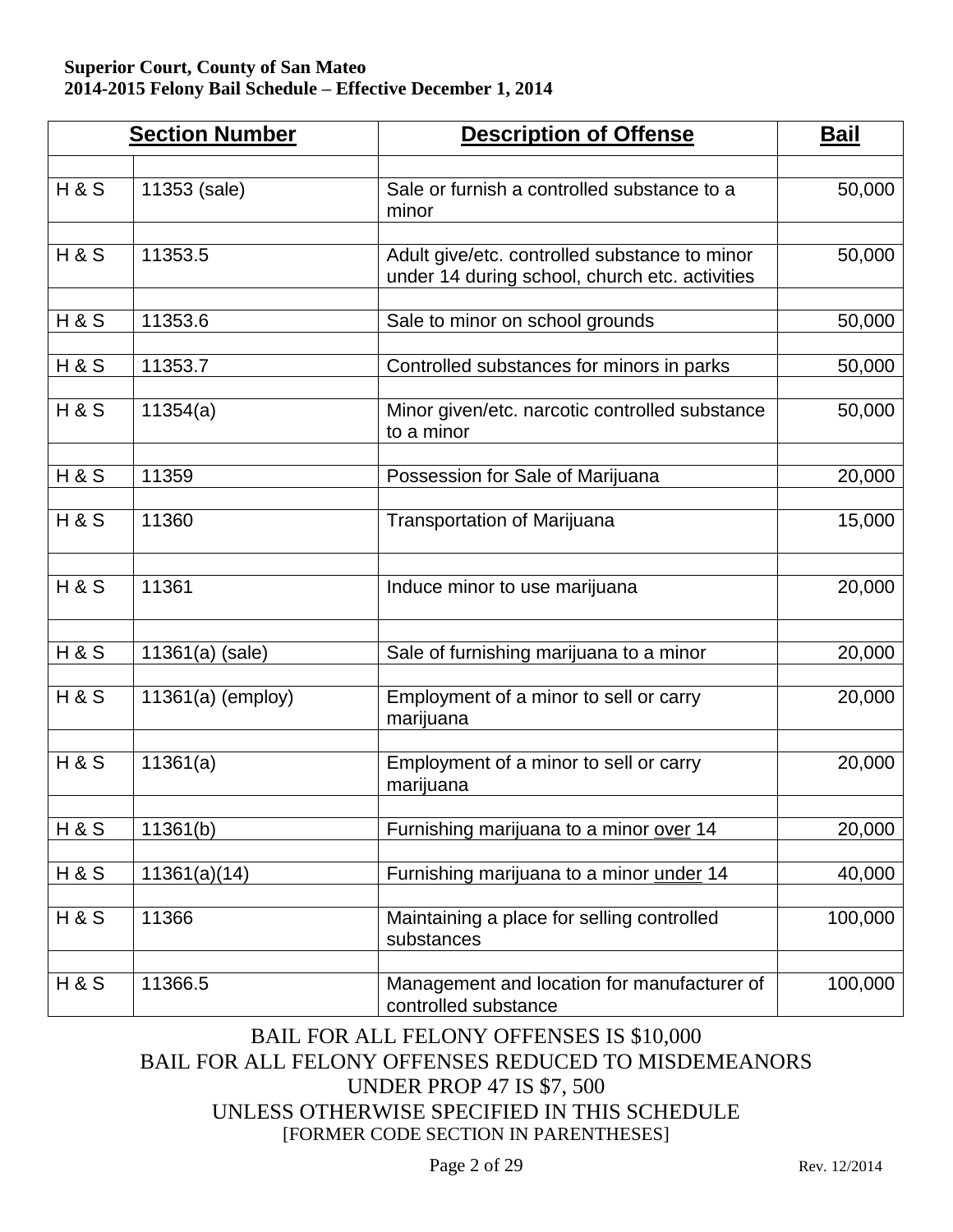|                | <b>Section Number</b> | <b>Description of Offense</b>                                                                                           | <u>Bail</u> |
|----------------|-----------------------|-------------------------------------------------------------------------------------------------------------------------|-------------|
| <b>H&amp;S</b> | 11366.6               | Utilization of location to suppress law<br>enforcement entry                                                            | 100,000     |
| <b>H&amp;S</b> | 11366.7               | Sale of laboratory apparatus for unlawful use                                                                           | 100,000     |
| <b>H&amp;S</b> | 11366.8               | Possession of false compartment for storing<br>controlled substances                                                    | 100,000     |
| <b>H&amp;S</b> | 11370.1               | Possession of a controlled substance while<br>armed w/firearm                                                           | 100,000     |
| <b>H&amp;S</b> | 11370.2               | Drug sale w/prior drug sale                                                                                             | 100,000     |
| <b>H&amp;S</b> | 11370.6               | Possession of more than \$100,000 for<br>purchase of controlled substance                                               | 250,000     |
| <b>H&amp;S</b> | 11370.9               | Transaction involving purchase of more than<br>\$25,000 for controlled substance with intent to<br>disguise transaction | 100,000     |
| H&S            | 11375(b)(1)           | Possession for sale - Prescription Drugs                                                                                | 25,000      |
| <b>H&amp;S</b> | 11378                 | Possession for sale - controlled substance                                                                              | 25,000      |
| <b>H&amp;S</b> | 11378.5               | Possess phencyclidine for sale                                                                                          | 25,000      |
| <b>H&amp;S</b> | 11379                 | Transport/sell controlled substance                                                                                     | 40,000      |
| <b>H&amp;S</b> | 11379.5               | Transport/sell/etc. phencyclidine                                                                                       | 50,000      |
| <b>H&amp;S</b> | 11379.6(a)            | Manufacture/etc. controlled substance                                                                                   | 100,000     |
| <b>H&amp;S</b> | 11379.6(b)            | Person under age 16 residing in structure<br>where methamphetamine manufactured                                         | $+25,000$   |
| <b>H&amp;S</b> | 11379.7(b)            | Child under 16 present or suffer GBI at<br>manufacturing of methamphetamine                                             | 200,000     |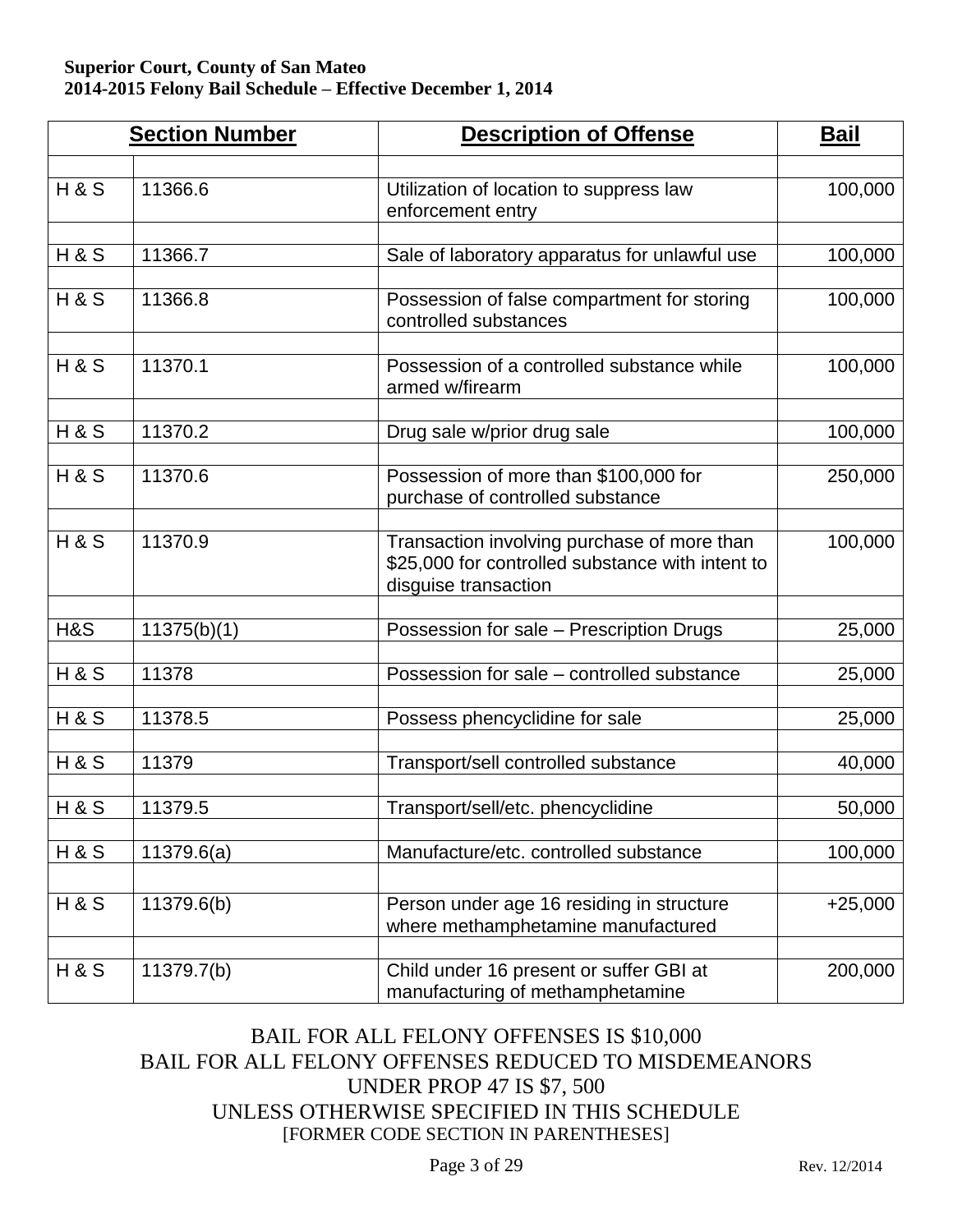|                  | <b>Section Number</b>    | <b>Description of Offense</b>                                                                                                                                             | <b>Bail</b>          |
|------------------|--------------------------|---------------------------------------------------------------------------------------------------------------------------------------------------------------------------|----------------------|
| <b>H&amp;S</b>   | 11380(a)                 | Use, induce, etc. minor to violate Controlled<br>Substance Act                                                                                                            | 50,000               |
| <b>H&amp;S</b>   | 11380.1                  | Enhancement for parks, libraries and beaches                                                                                                                              | $+50,000$            |
| <b>H&amp;S</b>   | 11382                    | Sale of substance represented to be<br>controlled substance                                                                                                               | 20,000               |
| <b>H&amp;S</b>   | 11383(a)                 | Possess of precursors to manufacture<br>methamphetamine                                                                                                                   | 100,000              |
| H & S            | 11383(b)                 | Possess to manufacture phencyclidine                                                                                                                                      | 100,000              |
| H&S              | 11383.5                  | Possession with intent to manufacture<br>methamphetamine or N-<br>Ethylamphetamine                                                                                        | 100,000              |
| H&S              | 11383.6                  | Possession with intent to sell, transfer or<br>furnish specified chemicals to another<br>person having intent to manufacture PCP                                          | 100,000              |
| H&S              | 11383.7                  | Possession with intent to sell, transfer or<br>furnish specified chemicals to another<br>person having intent to manufacture<br>methamphetamine or N-<br>Ethylamphetamine | 100,000              |
| H&S              | 12082                    | Sale of explosives to a minor                                                                                                                                             | 40,000               |
| <b>INSURANCE</b> |                          |                                                                                                                                                                           |                      |
| <b>INSUR</b>     | 1871.4(c)                | Insurance fraud<br>Over \$100,000 taking                                                                                                                                  | $+20,000$<br>100,000 |
| <b>INSUR</b>     | 11760(b) and<br>11880(b) | Prior felony conviction in worker's<br>compensation case                                                                                                                  | $+20,000$            |
| <b>PENAL</b>     |                          |                                                                                                                                                                           |                      |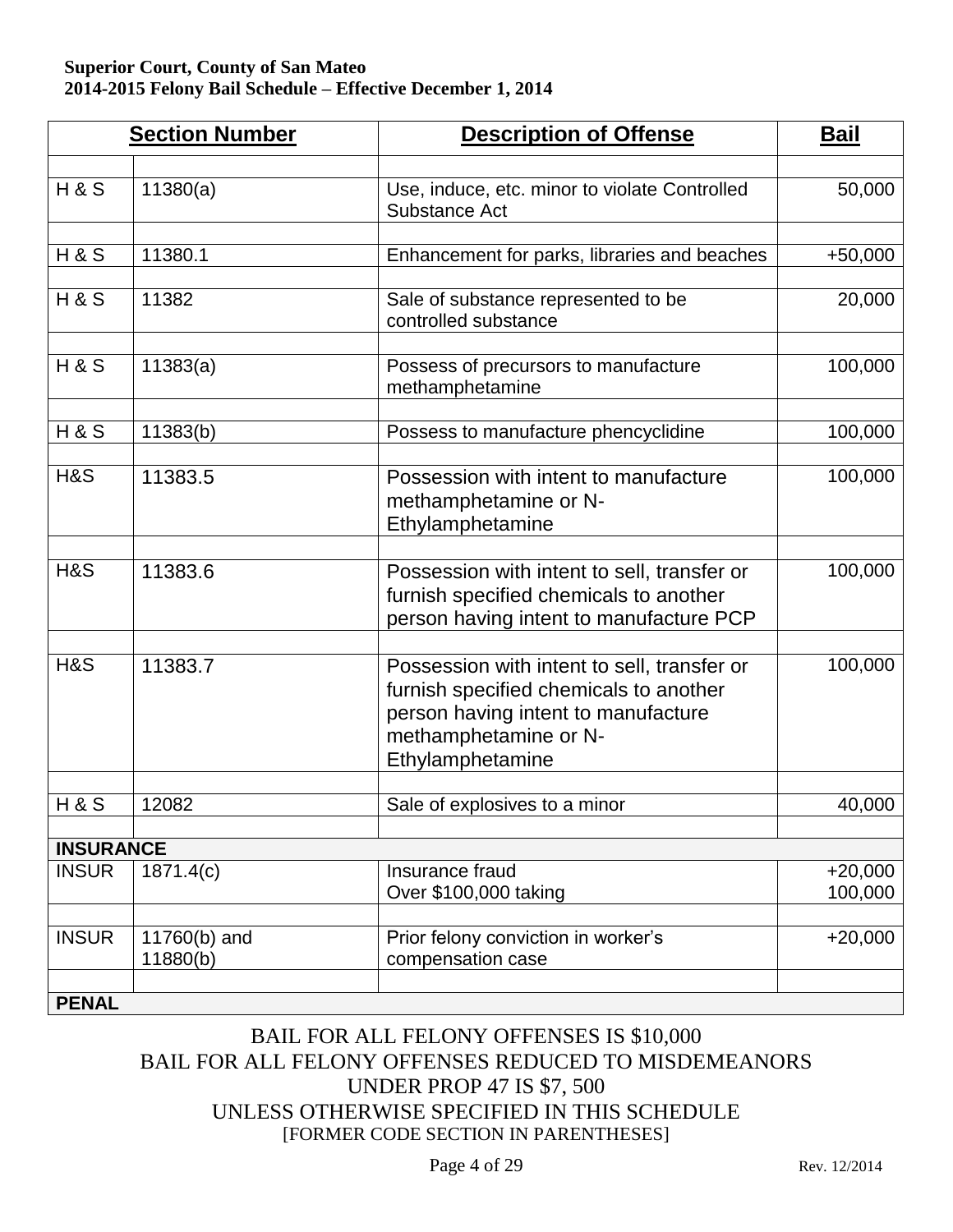|            | <b>Section Number</b> | <b>Description of Offense</b>                                 | <b>Bail</b>                                                         |
|------------|-----------------------|---------------------------------------------------------------|---------------------------------------------------------------------|
| <b>PC</b>  | 32                    | Accessory                                                     | $\frac{1}{2}$ of the bail<br>on the<br>underlying<br>offense        |
| PC         | 32 (charged)          | Accessory-knowledge of person<br>charged/convicted of a crime | $\frac{1}{2}$ of the bail<br>on underlying<br>offense               |
| <b>PC</b>  | 32 (commit)           | Accessory-knowledge of commission of a<br>crime               | $\frac{1}{2}$ of<br>whatever<br>bail is on<br>underlying<br>offense |
| PC         | 37                    | Treason                                                       | No Bail                                                             |
| PC         | 67 and 68             | <b>Bribery</b>                                                | 20,000                                                              |
| PC         | 69                    | Threatening peace officer                                     | 50,000                                                              |
| PC         | 76                    | Threatening public official                                   | 100,000                                                             |
| PC         | 118                   | Perjury                                                       | 20,000                                                              |
| PC         | 118 (oath)            | Perjury under oath                                            | 100,000                                                             |
| PC         | 126                   | Perjury punishment                                            | 20,000                                                              |
| <b>PC</b>  | 127                   | Subornation of perjury                                        | 20,000                                                              |
| PC         | 127 (Declaration)     | Subornation of perjury by declaration                         | 20,000                                                              |
| PC         | 128                   | Perjury; innocent person executed                             | No Bail                                                             |
| PC         | 136.1(c)(1)           | Prevent/dissuade witness/victim by<br>force/threat            | 50,000                                                              |
| ${\sf PC}$ | 136.1(c)(2)           | Prevent/dissuade witness/victim: conspiracy                   | 50,000                                                              |

### BAIL FOR ALL FELONY OFFENSES IS \$10,000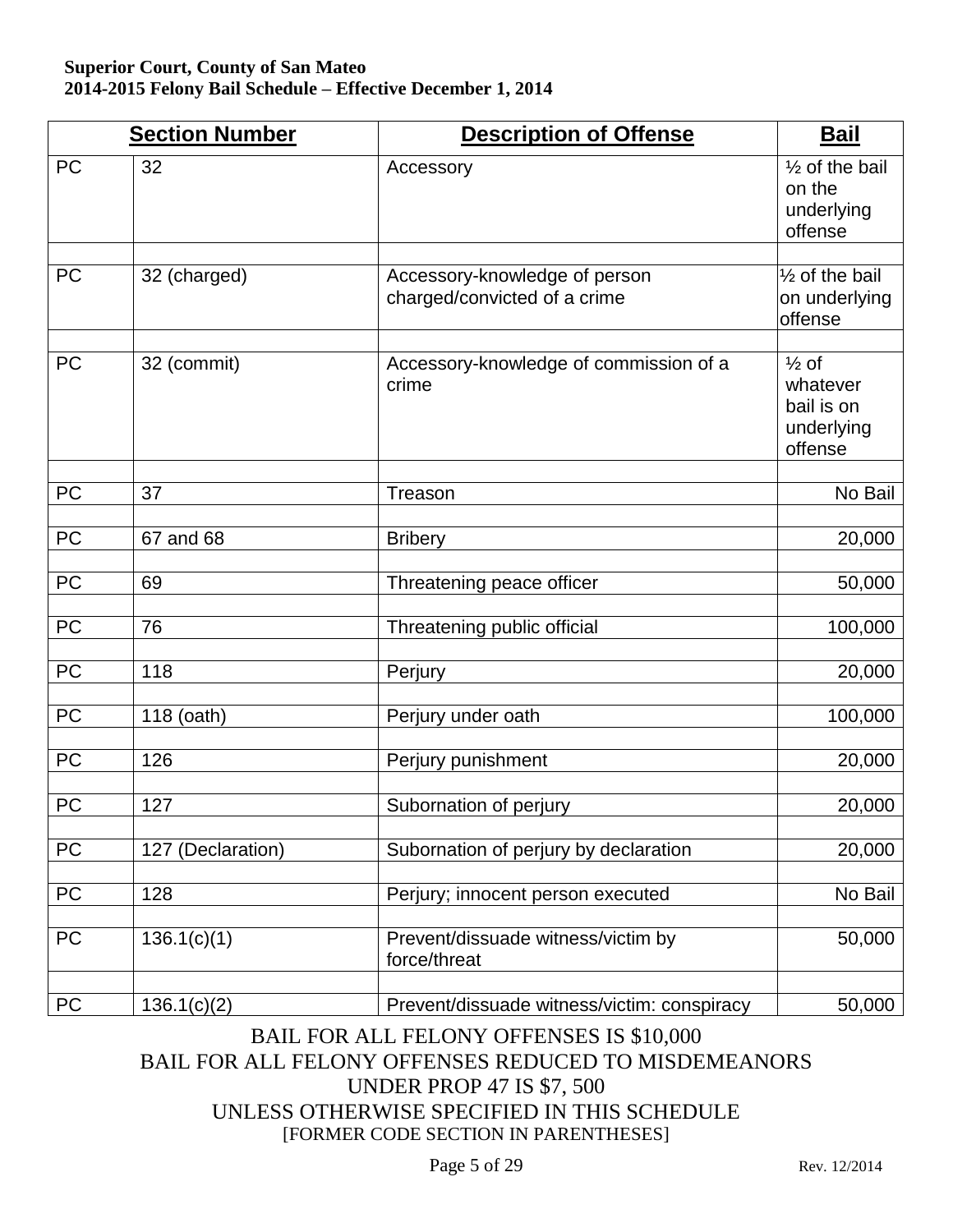|           | <b>Section Number</b>    | <b>Description of Offense</b>                                    | <u>Bail</u> |
|-----------|--------------------------|------------------------------------------------------------------|-------------|
| <b>PC</b> | 136.1(c)(3)              | Prevent/dissuade witness/victim: prior<br>conviction             | 100,000     |
| <b>PC</b> | $\overline{1}36.1(c)(4)$ | Prevent/dissuade witness/victim for gain                         | 100,000     |
| <b>PC</b> | 136.5                    | Possess deadly weapon w/intent to intimidate<br>witness/victim   | 100,000     |
| <b>PC</b> | 137(b)                   | Induce false testimony by force/ threat/ fraud                   | 100,000     |
| <b>PC</b> | 146e(b)                  | Disclosing public safety official address<br>w/injury            | 100,000     |
| <b>PC</b> | 148(d)                   | Attempting to take a firearm from a police<br>officer            | 50,000      |
| <b>PC</b> | 148.3(b)                 | False report of emergency resulting in<br>GBI/death              | 50,000      |
| <b>PC</b> | 148.4                    | Tampering with a fire alarm or giving a false<br>alarm           | 15,000      |
| <b>PC</b> | 148.4(b)                 | False fire alarm resulting in GBI/death                          | 50,000      |
| <b>PC</b> | 148.10                   | Resisting officer causing serious bodily injury<br>or death      | 100,000     |
| <b>PC</b> | 151(a)(2)                | Advocate kill/injury peace officer resulting in<br><u>injury</u> | 100,000     |
| PC        | 153.1                    | Compound/conceal crime punishable by<br>life/death               | 50,000      |
| <b>PC</b> | 153.2                    | Compound/conceal crime punishable by state<br>prison             | 20,000      |
| <b>PC</b> | 157                      | Substitute one child for another                                 | 50,000      |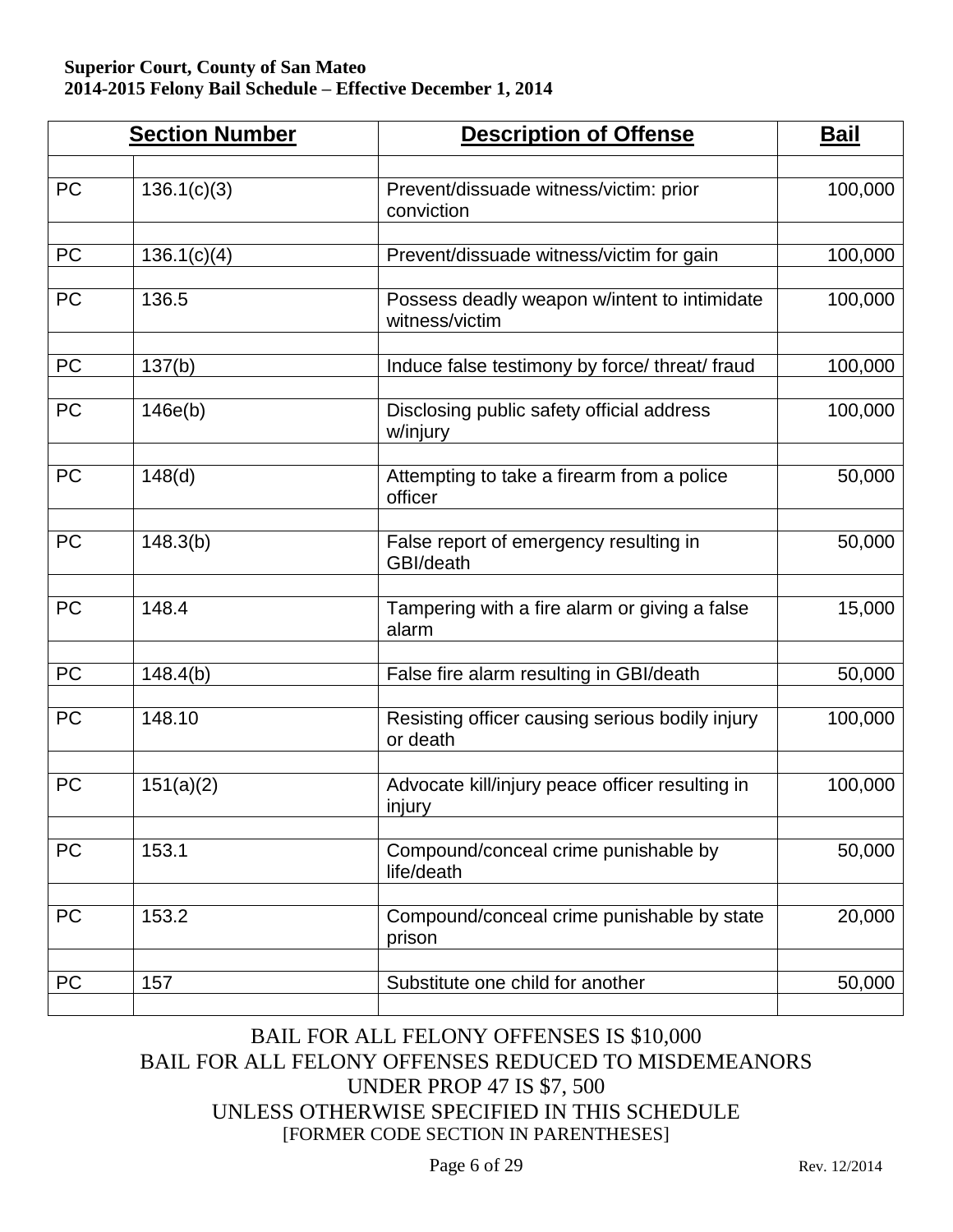|                 | <b>Section Number</b>          | <b>Description of Offense</b>                                   | <b>Bail</b>                          |
|-----------------|--------------------------------|-----------------------------------------------------------------|--------------------------------------|
| PC              | 171b,c,d                       | Weapon into prohibited area                                     | 25,000                               |
| PC              | 181                            | Infringement of personal liberty                                | 25,000                               |
| PC              | 182.1                          | Conspiracy; commit crime                                        | Same bail as<br>under-lying<br>crime |
| PC              | 182.5                          | Gang conspiracy                                                 | 50,000                               |
| PC              | 186.22(a)                      | Street gang (see enhancement if firearm<br>involved PC 12021.5) | 50,000                               |
| $\overline{PC}$ | 187                            | Murder                                                          | No bail                              |
| PC              | 187(a)                         | Murder                                                          | No bail                              |
| PC              | 187(a) (fetus)                 | Murder of a human fetus                                         | No bail                              |
| PC              | 187(a) (human)                 | Murder of human being                                           | No bail                              |
| PC              | 187(a) $(1st)$                 | Murder; first degree                                            | No bail                              |
| PC              | $187(a)$ $(\overline{2^{nd}})$ | Murder; second degree                                           | No bail                              |
| PC              | 191.5(a)                       | Vehicle manslaughter w/intoxication                             | 250,000                              |
| <b>PC</b>       | 192(a)                         | Voluntary manslaughter                                          | 500,000                              |
| <b>PC</b>       | 192(b)(act)                    | Involuntary manslaughter by an unlawful act                     | 100,000                              |
| PC              | 192(b)                         | Involuntary manslaughter                                        | 50,000                               |
| PC              | 192(b) (manner)                | Involuntary manslaughter by lawful act in an<br>unlawful manner | 50,000                               |
| PC              | 192(c)(1)                      | Vehicle manslaughter non-alcohol-gross<br>negligence            | 250,000                              |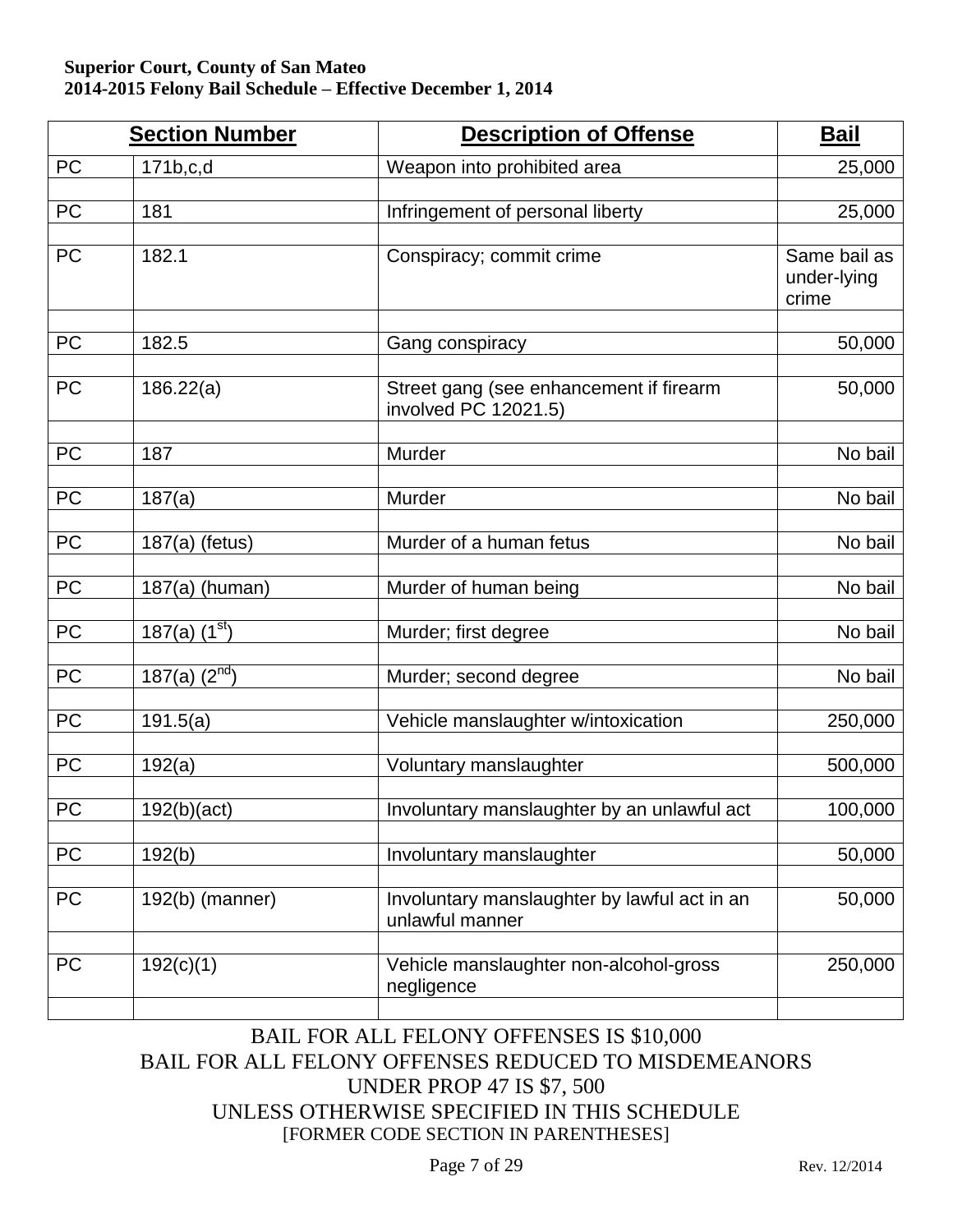|           | <b>Section Number</b>        | <b>Description of Offense</b>                            | <b>Bail</b> |
|-----------|------------------------------|----------------------------------------------------------|-------------|
| <b>PC</b> | 192(c)(2)                    | DUI vehicle manslaughter                                 | 250,000     |
| PC        | 192(c)(3)                    | Vehicle manslaughter-accident for financial<br>gain      | 500,000     |
| PC        | 192.5(a)                     | Manslaughter vessel- DUI w/gross negligence              | 250,000     |
| PC        | 192.5(b)                     | Manslaughter vessel DUI w/o gross<br>negligence          | 50,000      |
| PC        | 192.5(c)                     | Manslaughter vessel w/gross negligence                   | 250,000     |
| PC        | 203                          | Mayhem                                                   | 100,000     |
| PC        | 205                          | Aggravated mayhem                                        | 500,000     |
| PC        | 206                          | Torture                                                  | 500,000     |
| PC        | 207(a)                       | Kidnapping                                               | 100,000     |
| PC        | $207(a)$ (child<br>under 14) | Kidnapping child under 14                                | 500,000     |
| PC        | 207(b)                       | Kidnap for lewd or lascivious act                        | 500,000     |
| PC        | 207(c)                       | Kidnap for removal from state                            | 500,000     |
| PC        | 207(d)                       | Kidnapping from outside the state                        | 500,000     |
| PC        | 209(a)                       | Kidnapping for ransom                                    | No bail     |
| PC        | $209(a)$ (injury)            | Kidnapping for ransom/bodily injury                      | No bail     |
| PC        | 209(b)                       | Kidnapping to commit robbery or specified<br>sex offense | No bail     |
| PC        | 209.5                        | Kidnapping in commission of carjacking                   | No bail     |
| PC        | 210                          | Pose as kidnapper to extort                              | 50,000      |

BAIL FOR ALL FELONY OFFENSES IS \$10,000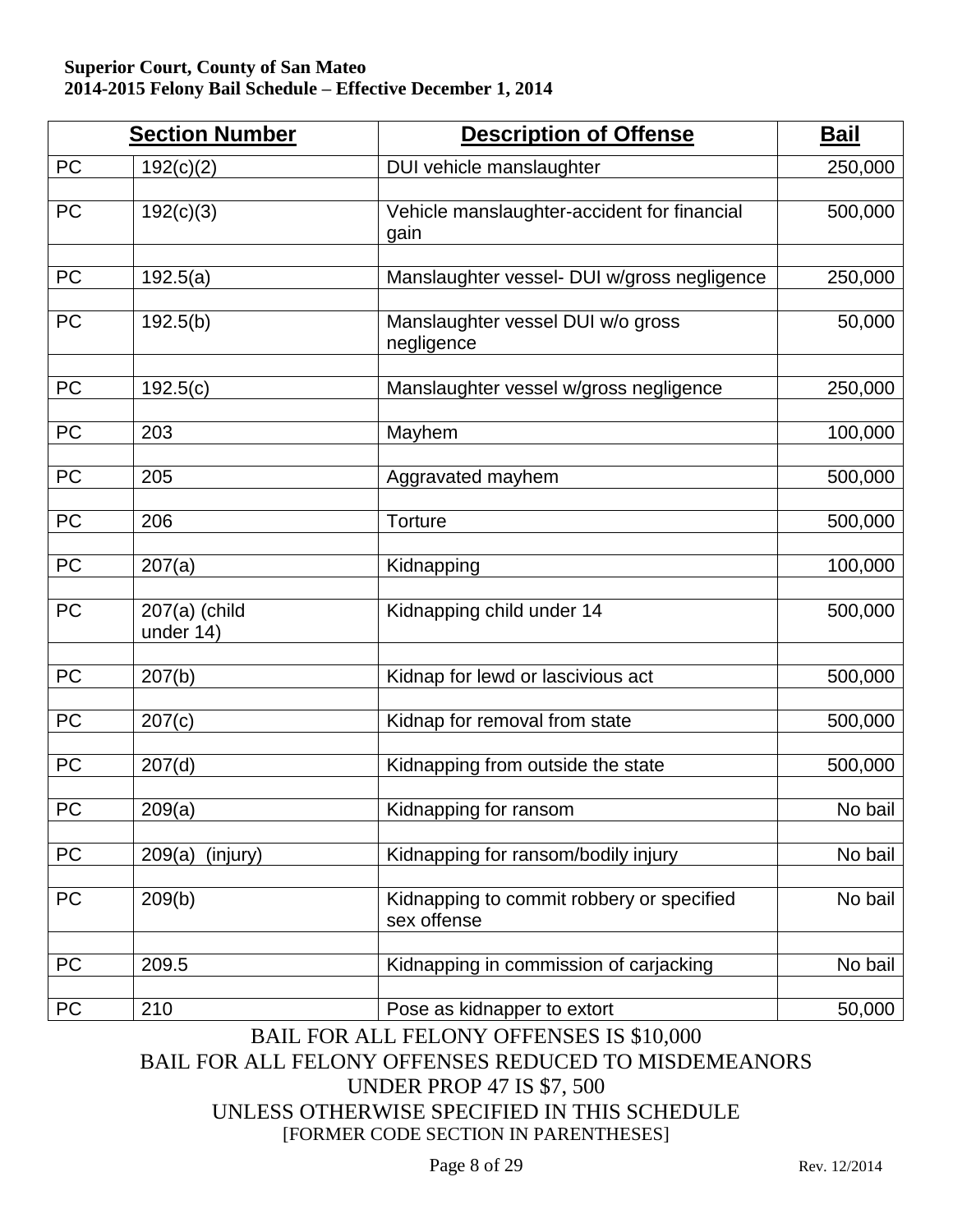|                 | <b>Section Number</b> | <b>Description of Offense</b>                                                                               | <b>Bail</b> |
|-----------------|-----------------------|-------------------------------------------------------------------------------------------------------------|-------------|
| <b>PC</b>       | 210.5                 | False imprisonment/use as shield (taking a<br>hostage)                                                      | 50,000      |
| <b>PC</b>       | 212.5(a)              | Robbery 1 <sup>st</sup> degree: common carrier,<br>inhabited dwelling                                       | 100,000     |
| $\overline{PC}$ | 212.5(b)              | Robbery ATM user                                                                                            | 100,000     |
| PC              | 212.5(c)              | Robbery 2 <sup>nd</sup> degree                                                                              | 50,000      |
| PC              | 213(a)(1)(A)          | Robbery 1st degree, in concert                                                                              | 500,000     |
| PC              | 214                   | Train robbery                                                                                               | 100,000     |
| PC              | 215                   | Carjacking                                                                                                  | 100,000     |
| PC              | 217.1(b)              | Attempt murder against public official                                                                      | No bail     |
| PC              | 218                   | Attempt train wrecking                                                                                      | No bail     |
| PC              | 219 (death)           | Train wrecking with death                                                                                   | No bail     |
| PC              | 219 (life)            | Train wrecking without death                                                                                | No bail     |
| PC              | 219 (w/death)         | Train wrecking                                                                                              | No bail     |
| PC              | 219.1                 | Throw object at common carrier bodily harm                                                                  | 50,000      |
| <b>PC</b>       | 220 (a)(1)            | Assault to commit mayhem/sex assault                                                                        | 50,000      |
| <b>PC</b>       | 220(a)(2)             | Assault on a minor to commit mayhem /<br>sexual assault                                                     | 500,000     |
| PC              | 220(b)                | Assault with intent to commit specified sex<br>offenses while in the commission of first<br>degree burglary | 500,000     |
| <b>PC</b>       | 236 (felony)          | False imprisonment with violence, etc.<br><b>BAIL FOR ALL FELONY OFFENSES IS \$10,000</b>                   | 25,000      |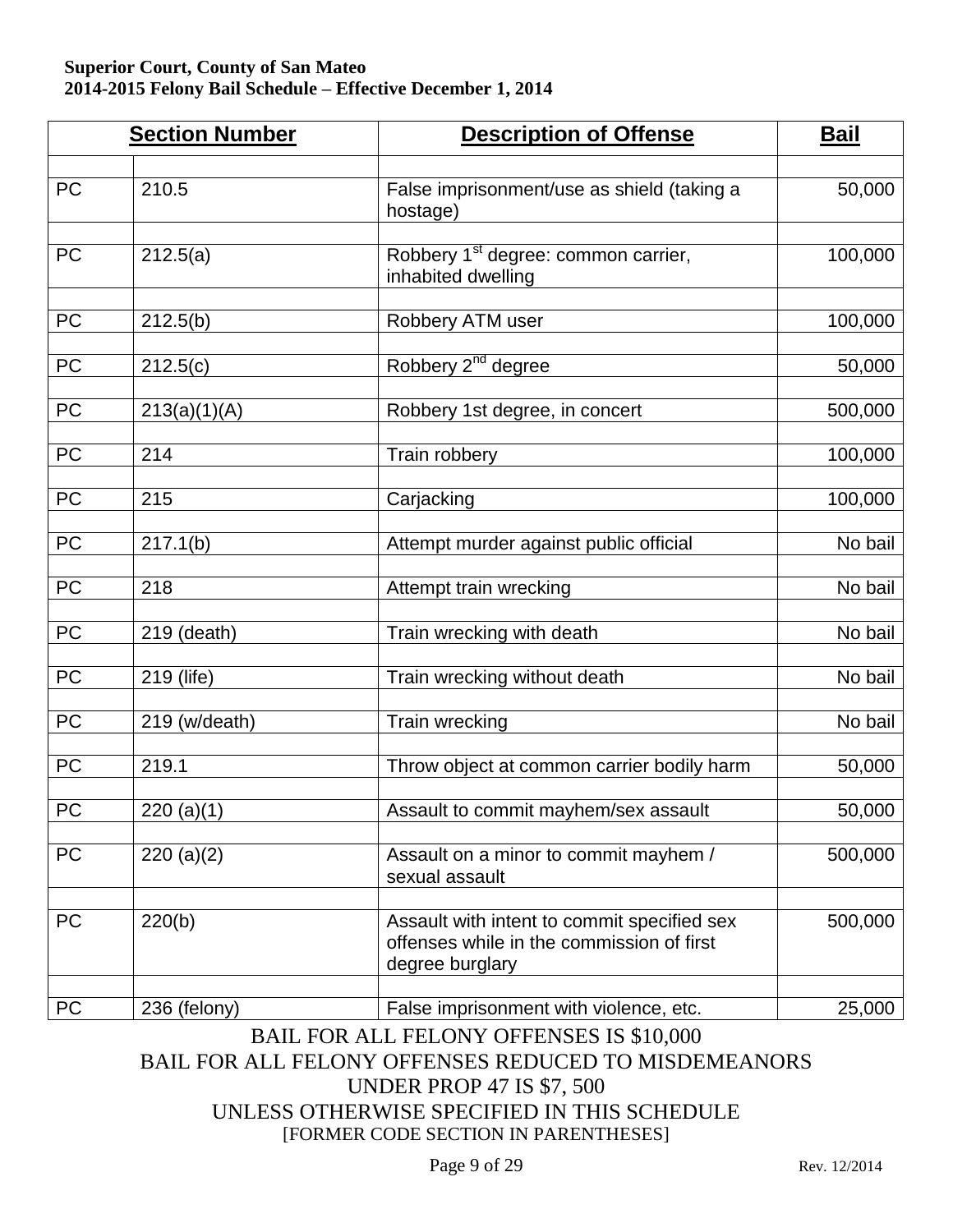|           | <b>Section Number</b> | <b>Description of Offense</b>                                           | <u>Bail</u> |
|-----------|-----------------------|-------------------------------------------------------------------------|-------------|
|           |                       |                                                                         |             |
| <b>PC</b> | 236.1                 | Human Trafficking                                                       | 250,000     |
| PC        | 236.1(c)              | Human Trafficking of a minor                                            | 500,000     |
| <b>PC</b> | 237(b)                | False Imprisonment - Elder or Dependent<br>person                       | 50,000      |
| <b>PC</b> | 241.1                 | Assault upon custodial officer                                          | 20,000      |
| <b>PC</b> | 243(c)                | Battery on P/O/emergency personnel, etc.<br>w/injury                    | 25,000      |
| <b>PC</b> | 243(d)                | Battery w/serious bodily injury                                         | 50,000      |
| PC        | 243.1                 | Battery on custodial officer                                            | 20,000      |
| <b>PC</b> | 243.3 (felony)        | Battery on transportation personnel w/injury                            | 50,000      |
| PC        | 243.4                 | Sexual battery                                                          | 25,000      |
| <b>PC</b> | 244                   | Assault with caustic chemical                                           | 100,000     |
| <b>PC</b> | 244.5                 | Assault with stun gun or taser on peace<br>officer/firefighter          | 25,000      |
| PC        | 245(a)(1)             | Assault w/deadly weapon other than firearm                              | 25,000      |
| <b>PC</b> | 245(a)(2)             | Assault with firearm on person                                          | 50,000      |
| <b>PC</b> | 245(a)(3)             | Assault w/deadly weapon - machine gun or<br>assault weapon              | 250,000     |
| <b>PC</b> | 245(a)(4) (GBI)       | Assault w/force likely to produce GBI                                   | 25,000      |
| <b>PC</b> | 245(b)                | Assault w/semi-automatic rifle                                          | 100,000     |
| PC        | 245(c)                | Assault other than firearm or GBI force on<br>peace officer/firefighter | 50,000      |

BAIL FOR ALL FELONY OFFENSES IS \$10,000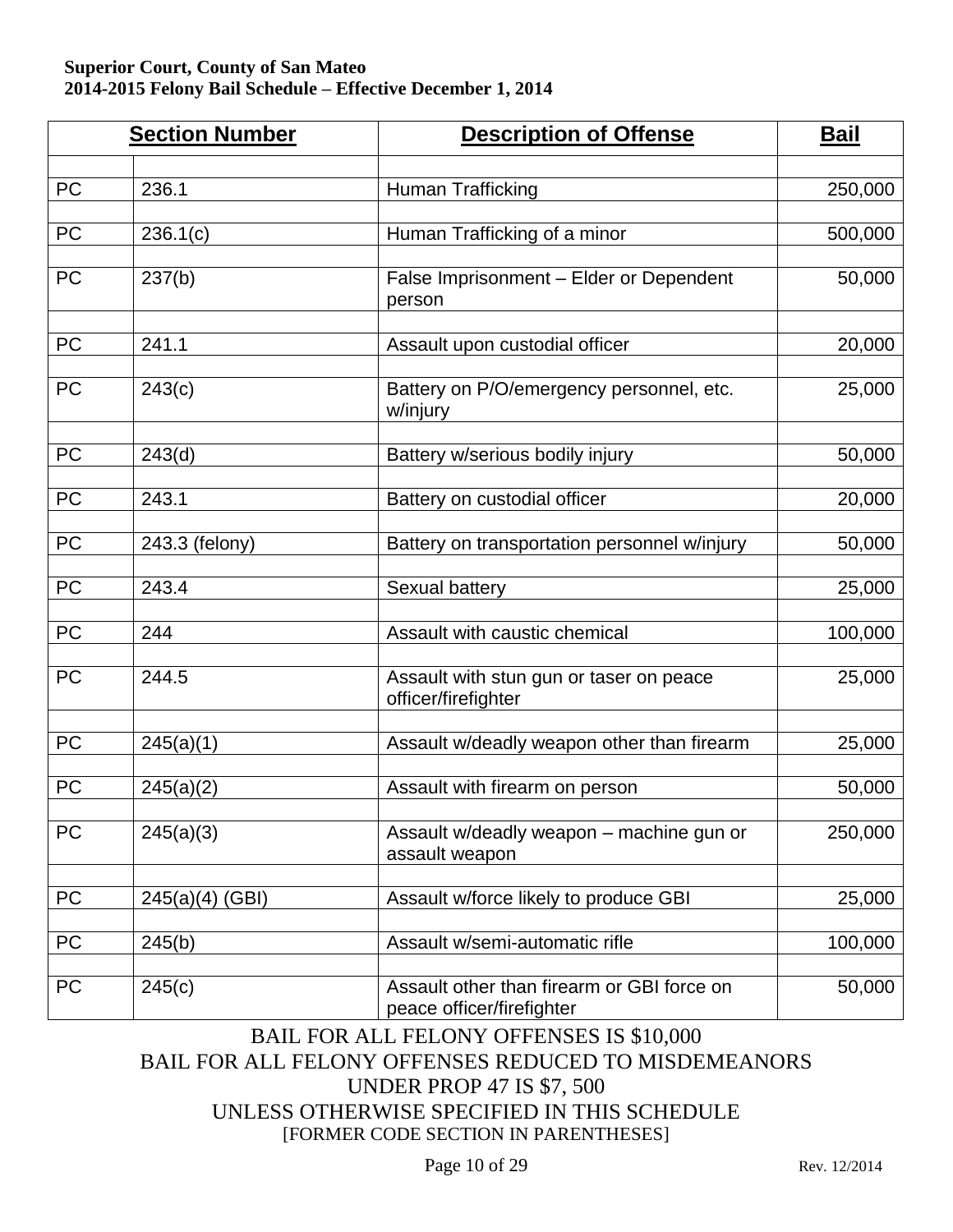|            | <b>Section Number</b> | <b>Description of Offense</b>                                             | <b>Bail</b> |
|------------|-----------------------|---------------------------------------------------------------------------|-------------|
|            |                       |                                                                           |             |
| PC         | 245(d)(1)             | Assault w/firearm on peace officer/firefighter                            | 100,000     |
| <b>PC</b>  | 245(d)(2)             | Assault w/semiautomatic firearm on peace<br>officer/firefighter           | 250,000     |
| <b>PC</b>  | 245(d)(3)             | Assault with machine gun, assault weapon on<br>peace officer/fire fighter | 500,000     |
| <b>PC</b>  | 245.2                 | Assault w/deadly weapon on transportation<br>personnel                    | 50,000      |
| PC         | 245.2 (transit)       | Assault (ADW/GBI) on mass transit personnel                               | 50,000      |
|            |                       |                                                                           |             |
| <b>PC</b>  | 245.3                 | Assault w/deadly weapon w/likely GBI on<br>custodial officer              | 50,000      |
| PC         | 245.5(a)              | ADW or GBI on school employee                                             | 50,000      |
|            |                       |                                                                           |             |
| <b>PC</b>  | 245.5(b)              | ADW - firearm on school employee                                          | 75,000      |
| <b>PC</b>  | 245.6(d)              | Hazing resulting in SBI                                                   | 20,000      |
|            |                       |                                                                           |             |
| PC         | 246                   | Shoot at inhabited dwelling/vehicle, etc.                                 | 100,000     |
| PC         | 246.3(a)              | Discharge of Firearm - Gross negligence                                   | 25,000      |
| PC         | 261(1)                | Rape: victim incapable of giving consent                                  | 50,000      |
|            |                       |                                                                           |             |
| <b>PC</b>  | 261(2)                | Rape by force/fear                                                        | 100,000     |
| ${\sf PC}$ | 261(3)                | Rape of drugged victim                                                    | 50,000      |
| PC         | 261(4)                | Rape: victim unconscious of the nature of the<br>act                      | 50,000      |
| PC         | 261(5)                | Rape: victim submits under belief person is<br>spouse                     | 25,000      |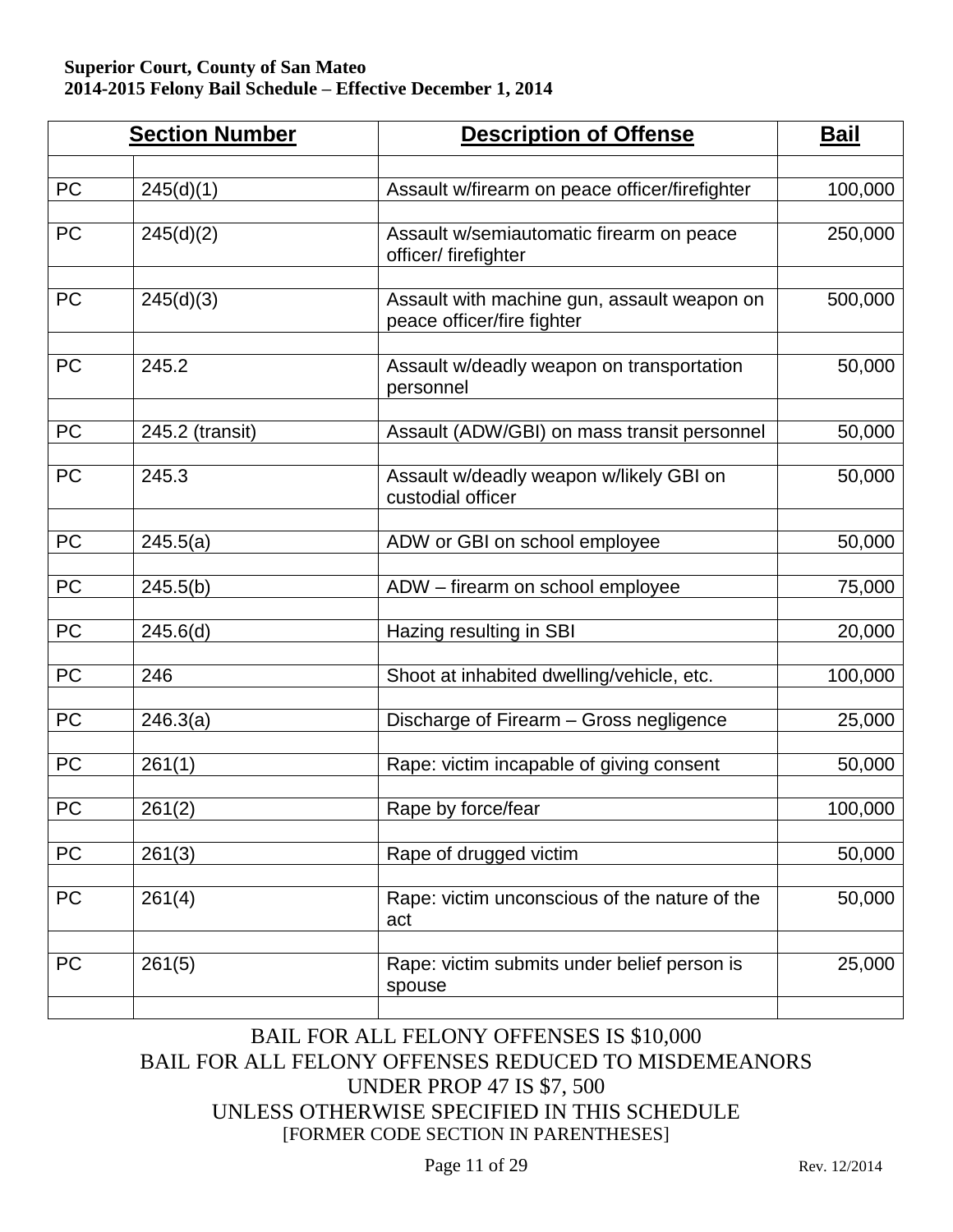|           | <b>Section Number</b>  | <b>Description of Offense</b>                                                                                                       | <b>Bail</b> |
|-----------|------------------------|-------------------------------------------------------------------------------------------------------------------------------------|-------------|
| <b>PC</b> | 261(6)                 | Rape by threat or retaliation                                                                                                       | 100,000     |
| PC        | 261(7)                 | Rape by threat of authority to arrest / deport                                                                                      | 100,000     |
| PC        | 261.5(c)               | <b>Statutory rape</b>                                                                                                               | 25,000      |
| <b>PC</b> | $\overline{261.5}$ (d) | Statutory rape, defendant over 21 victim<br>under 16                                                                                | 100,000     |
| <b>PC</b> | 261.9                  | Procuring or seeking to procure minor for<br>prostitution $-$ add a fine of up to \$25,000 in<br>addition to penalty under PC §647. | 50,000      |
| <b>PC</b> | 262(a)                 | Rape of spouse by force/fear/threat                                                                                                 | 100,000     |
| PC        | 264(c)                 | Rape of minor                                                                                                                       | 250,000     |
| PC        | 264.1                  | Rape/penetration offense in concert                                                                                                 | 200,000     |
| <b>PC</b> | 264.1(b)               | Rape/penetration offense in concert on a<br>minor                                                                                   | 500,000     |
| PC        | 266h(a)                | Pimping                                                                                                                             | 20,000      |
| PC        | 266h(b)(1)             | Pimping/minor victim over 16                                                                                                        | 50,000      |
| PC        | 266h(b)(2)             | Pimping/minor victim under 16                                                                                                       | 100,000     |
| PC        | 266i                   | Pandering                                                                                                                           | 20,000      |
| PC        | 266i(b)(1)             | Pandering /minor victim over 16                                                                                                     | 50,000      |
| PC        | 266i (b)(2)            | Pandering/victim under 16                                                                                                           | 100,000     |
| PC        | 266j                   | Providing child under 16 for lewd act                                                                                               | 100,000     |
| PC        | 267                    | Abduct minor for prostitution                                                                                                       | 100,000     |
| PC        | 269                    | Aggravated sexual assault of child                                                                                                  | No bail     |

BAIL FOR ALL FELONY OFFENSES IS \$10,000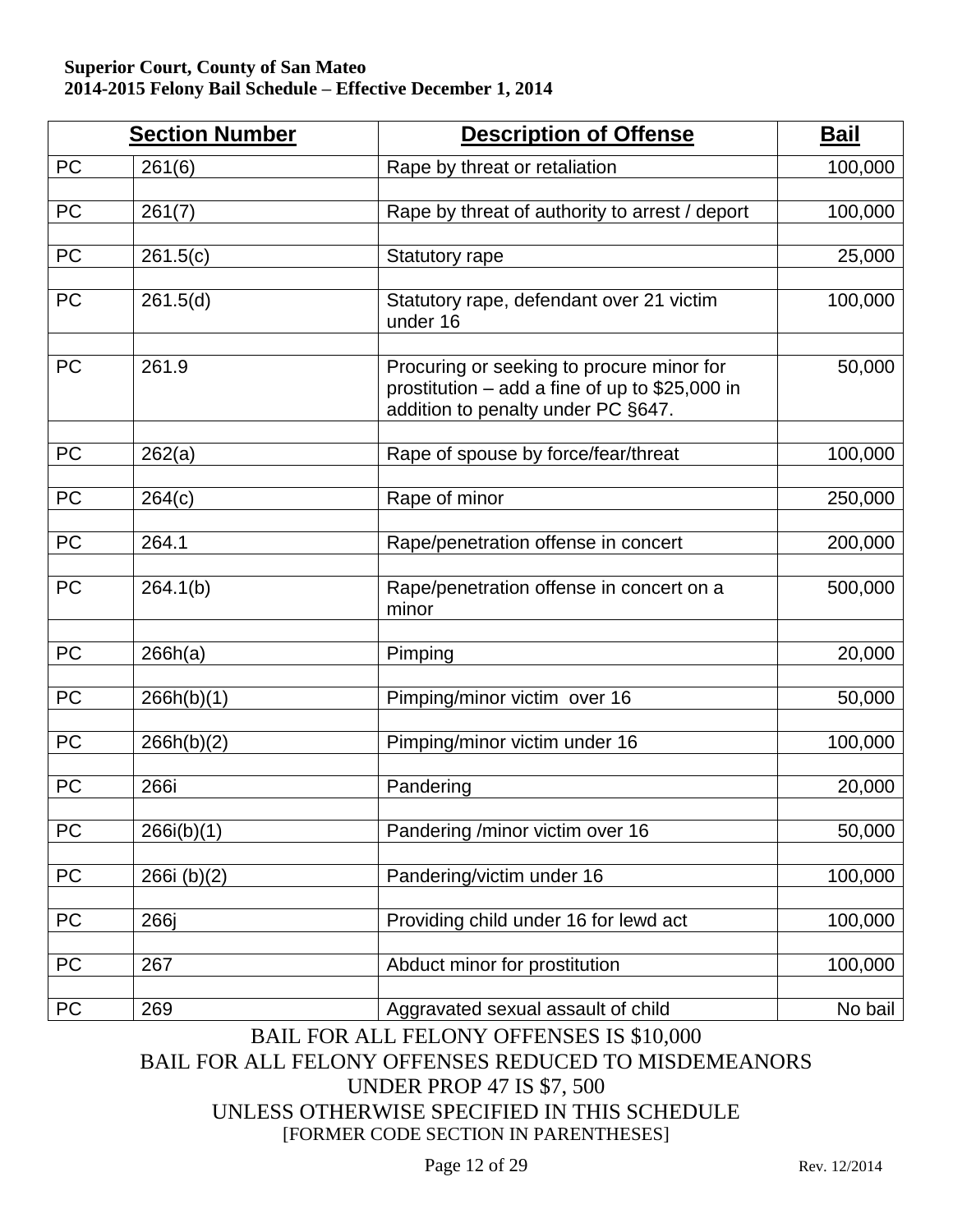|           | <b>Section Number</b>        | <b>Description of Offense</b>                                                      | <b>Bail</b> |
|-----------|------------------------------|------------------------------------------------------------------------------------|-------------|
| <b>PC</b> | 273a(a)                      | Willful cruelty to child likely to produce GBI<br>(see enhancement PC 12022.95)    | 50,000      |
| <b>PC</b> | 273d                         | Inflict injury or cruel or inhuman corporal<br>punishment upon child               | 50,000      |
| PC        | 273.5(a)                     | Inflict corporal injury on spouse / cohabitant                                     | 25,000      |
| PC        | 273.5(e)                     | Corporal injury on spouse w/prior                                                  | 50,000      |
| <b>PC</b> | 278                          | Child stealing                                                                     | 50,000      |
| PC        | 285                          | Incest                                                                             | 25,000      |
| PC        | 286(b)(1)                    | Sodomy w/person under 18 years                                                     | 25,000      |
| <b>PC</b> | 286(b)(2)                    | Sodomy w/person under 16 years                                                     | 50,000      |
| PC        | $286(c)$ (1)                 | Sodomy victim under 14                                                             | 100,000     |
| PC        | $286(c)(2)$ (force/ threats) | Sodomy by force, etc.                                                              | 100,000     |
| PC        | $286$ (d)(1)                 | Sodomy in concert with force                                                       | 200,000     |
| <b>PC</b> | 286(d)(2)                    | Sodomy upon a minor under 14 years of age<br>in concert by force and/or threats    | 500,000     |
| PC        | 286(d)(3)                    | Sodomy upon a minor 14 years of age or<br>older in concert by force and/or threats | 350,000     |
| PC        | 286(e)                       | Sodomy while confined in prison/jail                                               | 25,000      |
| PC        | 286(f)                       | Sodomy: victim unconscious of the nature of<br>act                                 | 50,000      |
| PC        | 286(g)                       | Sodomy: victim incapable of giving consent                                         | 50,000      |
| <b>PC</b> | 286(h)                       | Sodomy: victim incapable of consent and                                            | 50,000      |

BAIL FOR ALL FELONY OFFENSES IS \$10,000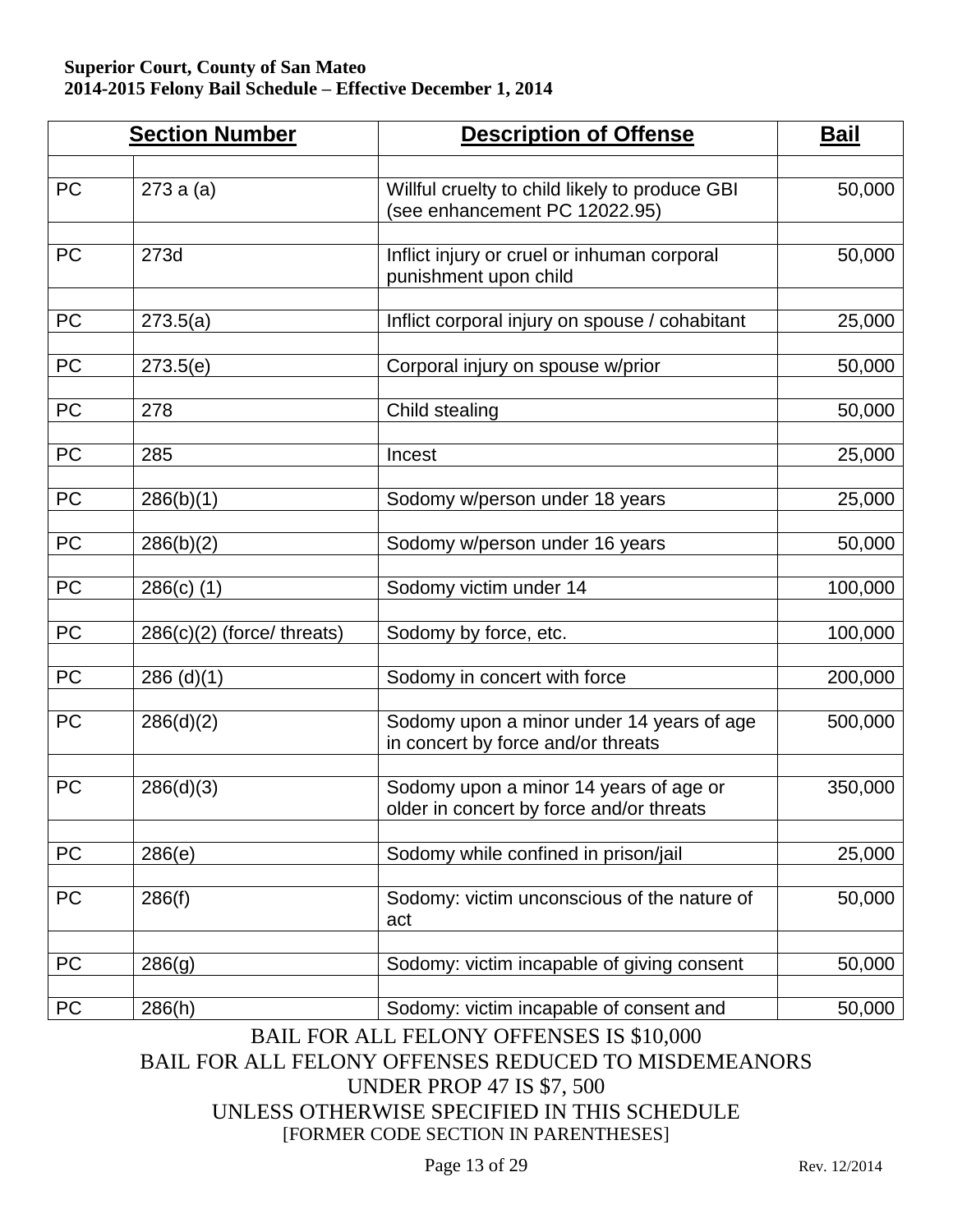|           | <b>Section Number</b>  | <b>Description of Offense</b>                                                                                     | <b>Bail</b> |
|-----------|------------------------|-------------------------------------------------------------------------------------------------------------------|-------------|
|           |                        | confined to state hospital                                                                                        |             |
| PC        | 286(i)                 | Sodomy of drugged victim                                                                                          | 50,000      |
| PC        | 286(j)                 | Sodomy/belief perpetrator is spouse                                                                               | 25,000      |
| <b>PC</b> | 286(k)                 | Sodomy/threat of authority                                                                                        | 50,000      |
| <b>PC</b> | 288(a)                 | Lewd/lascivious acts w/child under 14 years                                                                       | 100,000     |
| <b>PC</b> | 288(b)                 | Lewd/lascivious acts w/child under 14 years<br>w/force                                                            | 200,000     |
| <b>PC</b> | 288(c)                 | Lewd act upon child of 14 or 15 years of age,<br>where the offender is at least 10 years older<br>than the victim | 75,000      |
| <b>PC</b> | 288 (i)                | Lewd/lascivious acts with child under 14 years<br>of age with infliction of bodily harm                           | 250,000     |
| <b>PC</b> | 288a(b)(1)             | Oral copulation w/person under 18 years                                                                           | 25,000      |
| PC        | 288a(b)(2)             | Oral copulation w/person under 16 years by a<br>person over the age of 21 years                                   | 75,000      |
| <b>PC</b> | 288a(c)(1)             | Oral copulation victim under 14                                                                                   | 100,000     |
| PC        | 288a(c)(2)(A)(force)   | Oral copulation by force                                                                                          | 100,000     |
| PC        | 288a(c)(2)(B)          | Oral copulation by force upon a minor                                                                             | 250,000     |
| PC        | $288a(c)(3)$ (threats) | Oral copulation forcible, future threats                                                                          | 75,000      |
| PC        | 288a(d)(1)             | Oral copulation in concert                                                                                        | 200,000     |
| PC        | 288a(d)(2)             | Oral copulation in concert upon a minor                                                                           | 500,000     |
| PC        | 288a(e)                | Oral copulation while confined in prison/jail                                                                     | 25,000      |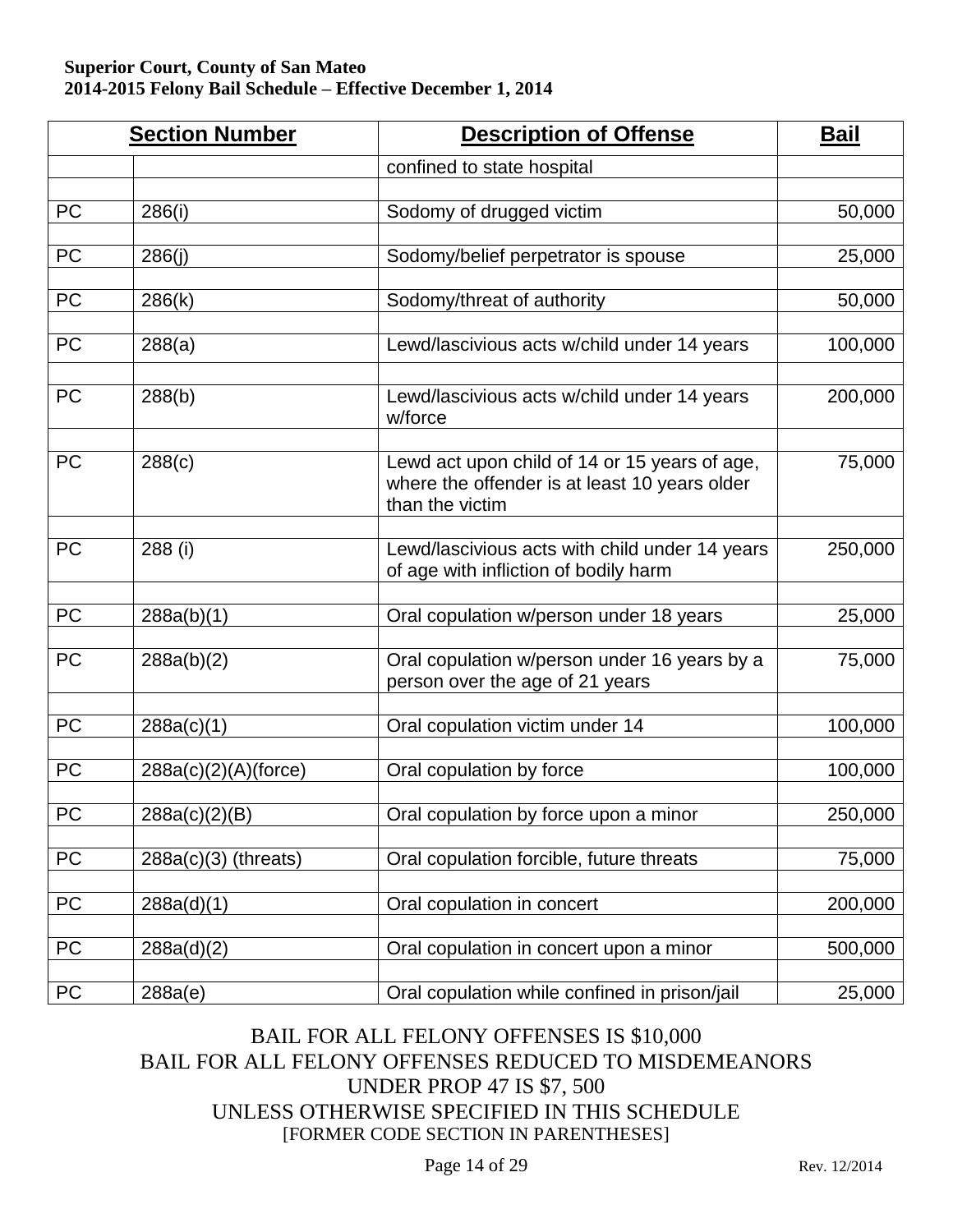|           | <b>Section Number</b> | <b>Description of Offense</b>                                                                                                                                   | <b>Bail</b> |
|-----------|-----------------------|-----------------------------------------------------------------------------------------------------------------------------------------------------------------|-------------|
| <b>PC</b> | 288a(f)               | Oral copulation: victim unconscious of the<br>nature of act                                                                                                     | 50,000      |
| <b>PC</b> | 288a(g)               | Oral copulation: victim incapable of giving<br>consent                                                                                                          | 50,000      |
| <b>PC</b> | 288a(h)               | Oral copulation: victim incapable of consent-<br>confined to state hospital                                                                                     | 50,000      |
| PC        | 288a(i)               | Oral copulation of drugged victim                                                                                                                               | 50,000      |
| <b>PC</b> | 288a(j)               | Oral copulation/belief perpetrator is spouse                                                                                                                    | 25,000      |
| PC        | 288a(k)               | Oral copulation/threat of authority                                                                                                                             | 50,000      |
| <b>PC</b> | 288.3(a)              | Arrange for meeting with minor for lewd act                                                                                                                     | 50,000      |
| <b>PC</b> | 288.3(c)              | Arrange for meeting with minor for lewd act -<br>with prior                                                                                                     | 100,000     |
| <b>PC</b> | 288.4(a)(1)           | Arrange meeting with minor for purpose of<br>exposing or procuring sexual exposure or for<br>engaging in lewd act                                               | 50,000      |
| <b>PC</b> | 288.4(a)(2)           | Arrange meeting with minor for purpose of<br>exposing or procuring sexual exposure or for<br>engaging in lewd act with prior                                    | 100,000     |
| <b>PC</b> | 288.4(b)              | Arrange meeting with minor for purpose of<br>exposing or procuring sexual exposure or for<br>engaging in lewd act and who goes to the<br>arranged meeting place | 50,000      |
| PC        | 288.5                 | Continuous child sex abuse                                                                                                                                      | 250,000     |
| <b>PC</b> | 288.7(a)              | Intercourse or sodomy with child 10 years or<br>under                                                                                                           | No bail     |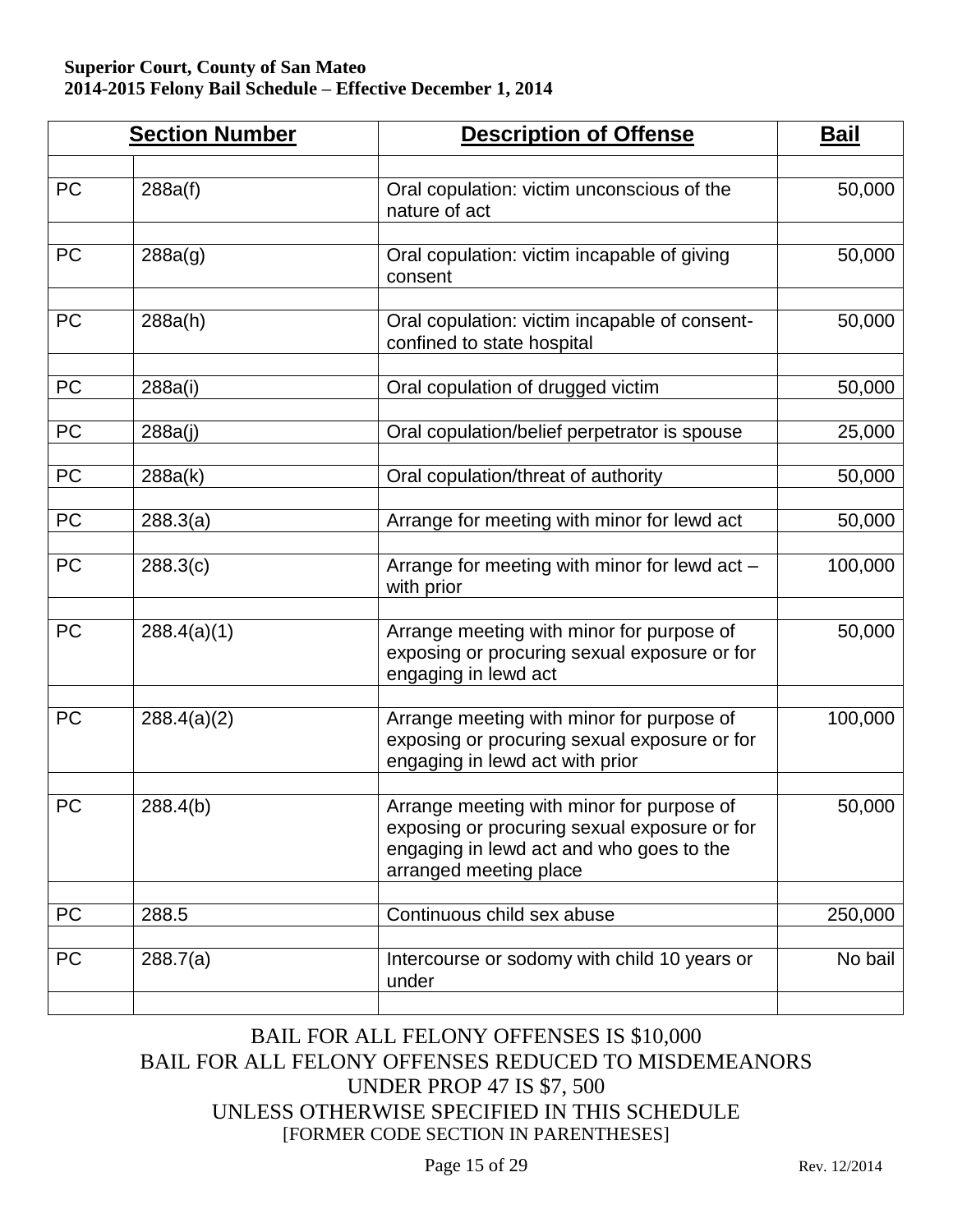|           | <b>Section Number</b> | <b>Description of Offense</b>                                                     | <b>Bail</b> |
|-----------|-----------------------|-----------------------------------------------------------------------------------|-------------|
| <b>PC</b> | 288.7(b)              | Oral copulation or penetration of child 10<br>years or under                      | No bail     |
| PC        | 289(a)                | Sexual penetration w/foreign object w/force                                       | 100,000     |
| <b>PC</b> | 289(a)/264.1          | Sexual penetration by foreign object, acting in<br>concert                        | 200,000     |
| <b>PC</b> | 289(a)(1)(B)          | Sexual penetration by foreign object by force<br>upon a minor                     | 500,000     |
| <b>PC</b> | 289(b)                | Sexual penetration w/foreign object: victim<br>incapable of consent               | 50,000      |
| <b>PC</b> | 289(c)                | Sexual penetration w/foreign object: victim<br>incapable & confined               | 50,000      |
| PC        | 289(d)                | Sexual penetration/victim unconscious                                             | 50,000      |
| PC        | 289(e)                | Sexual penetration/victim drugged                                                 | 50,000      |
| PC        | 289(f)                | Sexual penetration/belief perpetrator spouse                                      | 25,000      |
| PC        | 289(g)                | Sexual penetration/threat of authority                                            | 50,000      |
| PC        | 289(h)                | Sexual penetration/victim under 18                                                | 25,000      |
| PC        | 289(i)                | Sexual penetration/victim under 16                                                | 50,000      |
| <b>PC</b> | 289(j)                | Sexual penetration/victim under 14                                                | 100,000     |
| PC        | 290                   | Failure to register as sex offender                                               | 50,000      |
| PC        | 290.46(j)(2)          | Use information disclosed on sex offender<br>internet web site to commit a felony | 25,000      |
| PC        | 311.2(a) (felony)     | Sell/etc. obscene matter w/ prior                                                 | 50,000      |
| PC        | 311.2(b)              | Obscene matter depicting person under 18                                          | 100,000     |

### BAIL FOR ALL FELONY OFFENSES IS \$10,000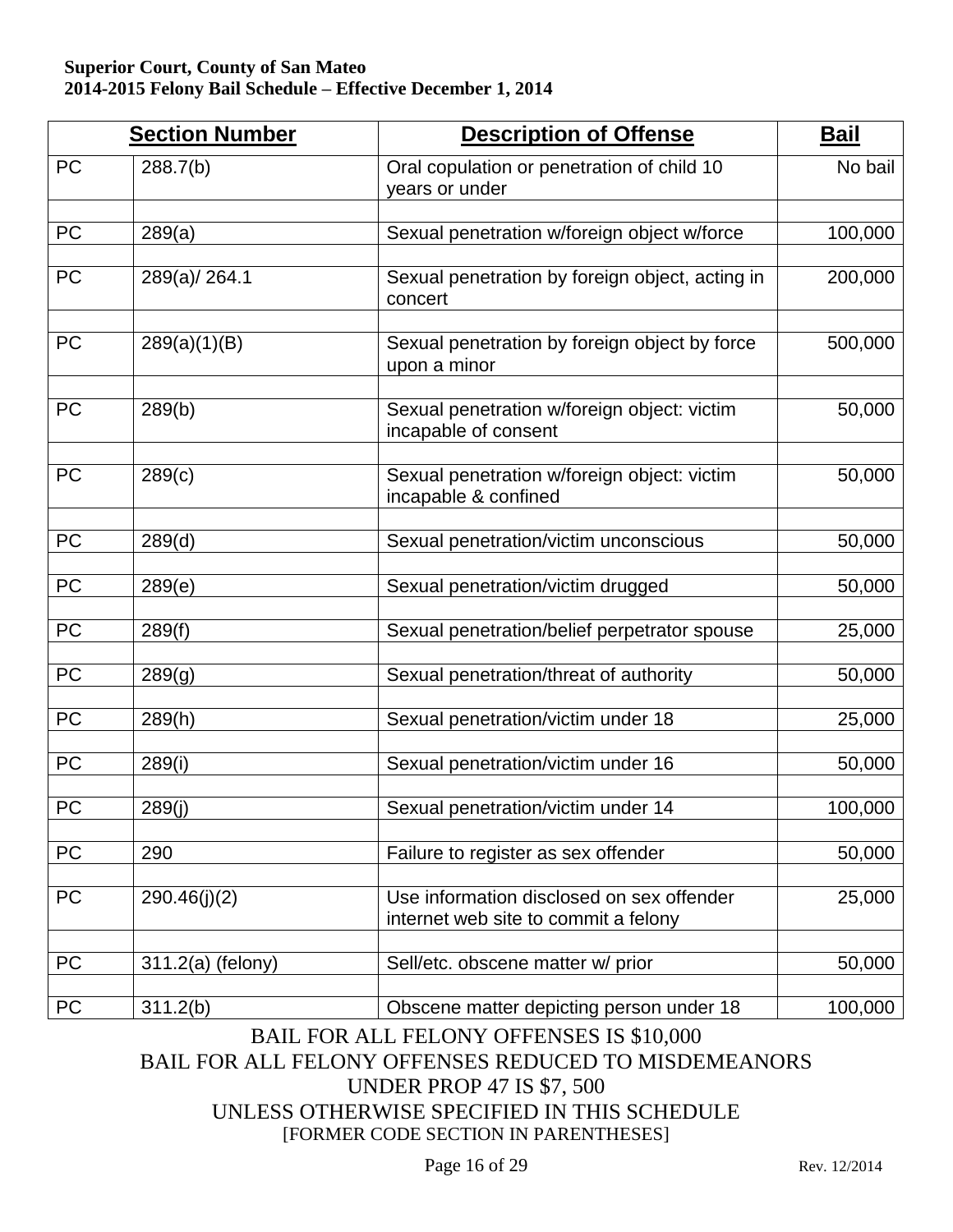|           | <b>Section Number</b> | <b>Description of Offense</b>                                                        | <b>Bail</b> |
|-----------|-----------------------|--------------------------------------------------------------------------------------|-------------|
|           |                       | years                                                                                |             |
| <b>PC</b> | 311.2(c) (felony)     | Possession / distribution / etc. obscene matter<br>depicting underage person w/prior | 50,000      |
| <b>PC</b> | 311.2(d)              | Distribute obscenity depict minor to minor                                           | 50,000      |
| <b>PC</b> | 311.3(a) (felony)     | Depict sexual conduct of child under 14 years<br>w/prior                             | 250,000     |
| <b>PC</b> | 311.4(a) (felony)     | Use/etc. minor for obscene matter w/prior                                            | 250,000     |
| <b>PC</b> | 311.4(b)              | Use/etc. minor under 17 years for commercial<br>obscene matter                       | 250,000     |
| <b>PC</b> | 311.4(c)              | Use/etc. minor under 17 years for non-<br>commercial obscene matter                  | 125,000     |
| PC        | 311.5 (felony)        | Advertise obscene matter w/prior                                                     | 50,000      |
| PC        | 311.7 (felony)        | Make dealer buy obscene matter with 2 priors                                         | 50,000      |
| PC        | 311.10                | Advertise obscene matter depicting minor                                             | 50,000      |
| PC        | 311.11(a)             | Possession or control of child pornography                                           | 100,000     |
| <b>PC</b> | 311.11(b)             | Possession or control of child pornography<br>Possession or control with prior       | 150,000     |
| PC        | 313.1(a) (felony)     | Give harmful matter to minor with prior                                              | 50,000      |
| PC        | 313.1(b) (felony)     | Misrepresent as parent to allow minor to view<br>harmful matter w/prior              | 50,000      |
| PC        | 313.1(c) (felony)     | Harmful matter vending machine near school<br>with prior                             | 50,000      |
| PC        | 314-2. (felony)       | Indecent exposure after illegal entry occupied<br>dwelling                           | 60,000      |

### BAIL FOR ALL FELONY OFFENSES IS \$10,000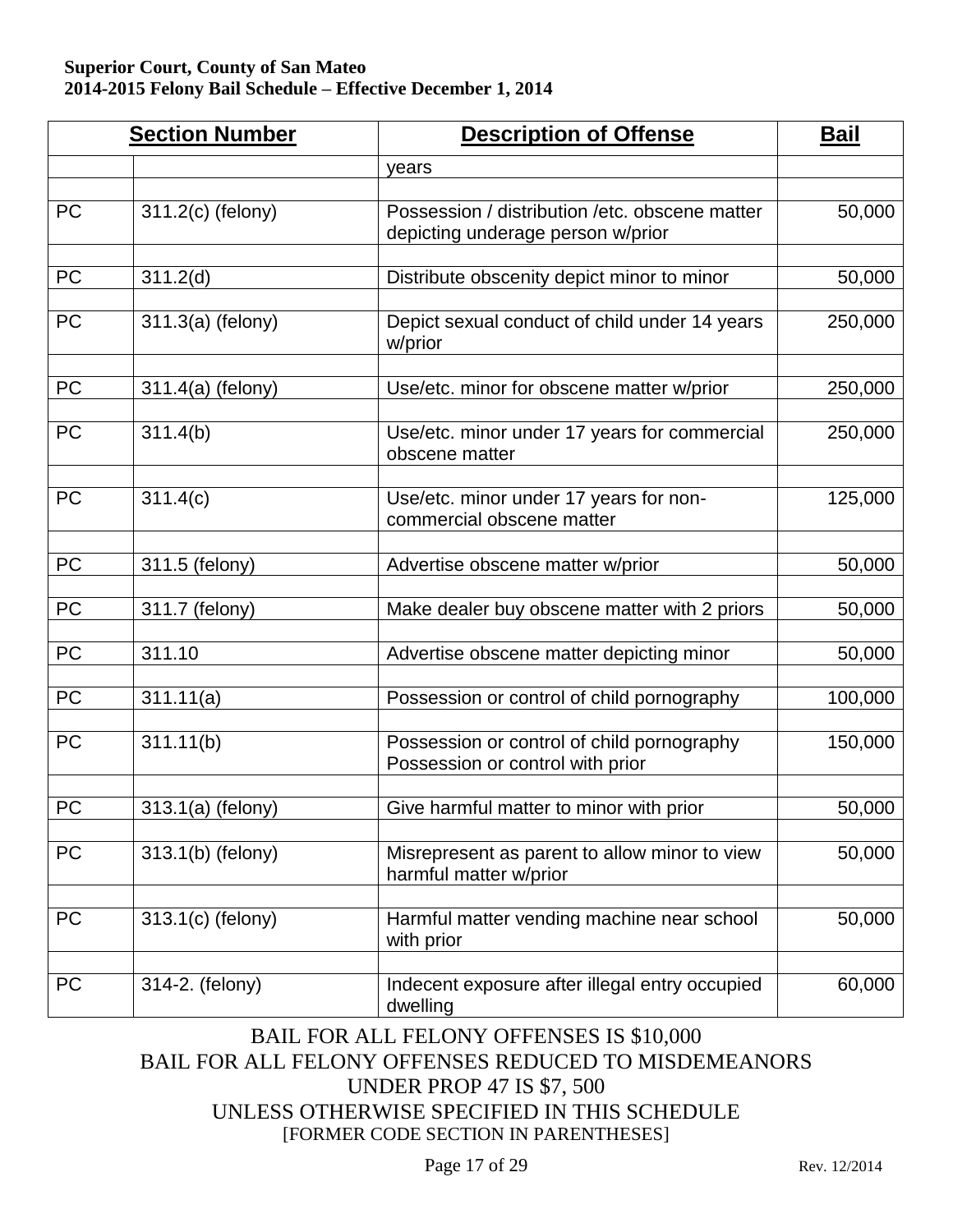|           | <b>Section Number</b> | <b>Description of Offense</b>                           | <b>Bail</b> |
|-----------|-----------------------|---------------------------------------------------------|-------------|
| PC        | 314-2. (w/pr<br>288)  | Indecent exposure w/prior 288                           | 250,000     |
| PC        | 314-2. (w/pr)         | Indecent exposure w/prior                               | 50,000      |
| PC        | 347(a)                | Poison food/water/medicine                              | 100,000     |
| PC        | 368(b)(1)             | Elder abuse w/suffering or pain                         | 50,000      |
| <b>PC</b> | 368(b)(2)(A)          | Elder abuse w/great bodily injury victim under<br>70    | 100,000     |
| <b>PC</b> | 368(b)(2)(B)          | Elder abuse w/great bodily injury victim 70 or<br>older | 150,000     |
| PC        | 368(b)(3)(A)          | Elder abuse w/death victim under 70                     | 200,000     |
| PC        | 368(b)(3)(B)          | Elder abuse w/death victim over 70                      | 250,000     |
| <b>PC</b> | 368(d)                | Theft/fraud from elder/dependent adult over<br>\$950    | 50,000      |
| PC        | 368(e)                | Theft/fraud by caretaker from elder/dependent<br>adult  | 100,000     |
| <b>PC</b> | 368(f)                | False imprisonment of an elder/dependent<br>adult       | 50,000      |
| PC        | 386(b)                | Install inoperable fire system/death/GBI                | 100,000     |
| PC        | 399                   | Owner negligence: animal cause human<br>death           | 50,000      |
| PC        | 405(b)                | Lynching                                                | 100,000     |
| PC        | 417(c)                | Brandishing gun in presence of peace officer            | 50,000      |
| <b>PC</b> | 417.8                 | Exhibit firearm/deadly weapon to resist arrest          | 50,000      |

### BAIL FOR ALL FELONY OFFENSES IS \$10,000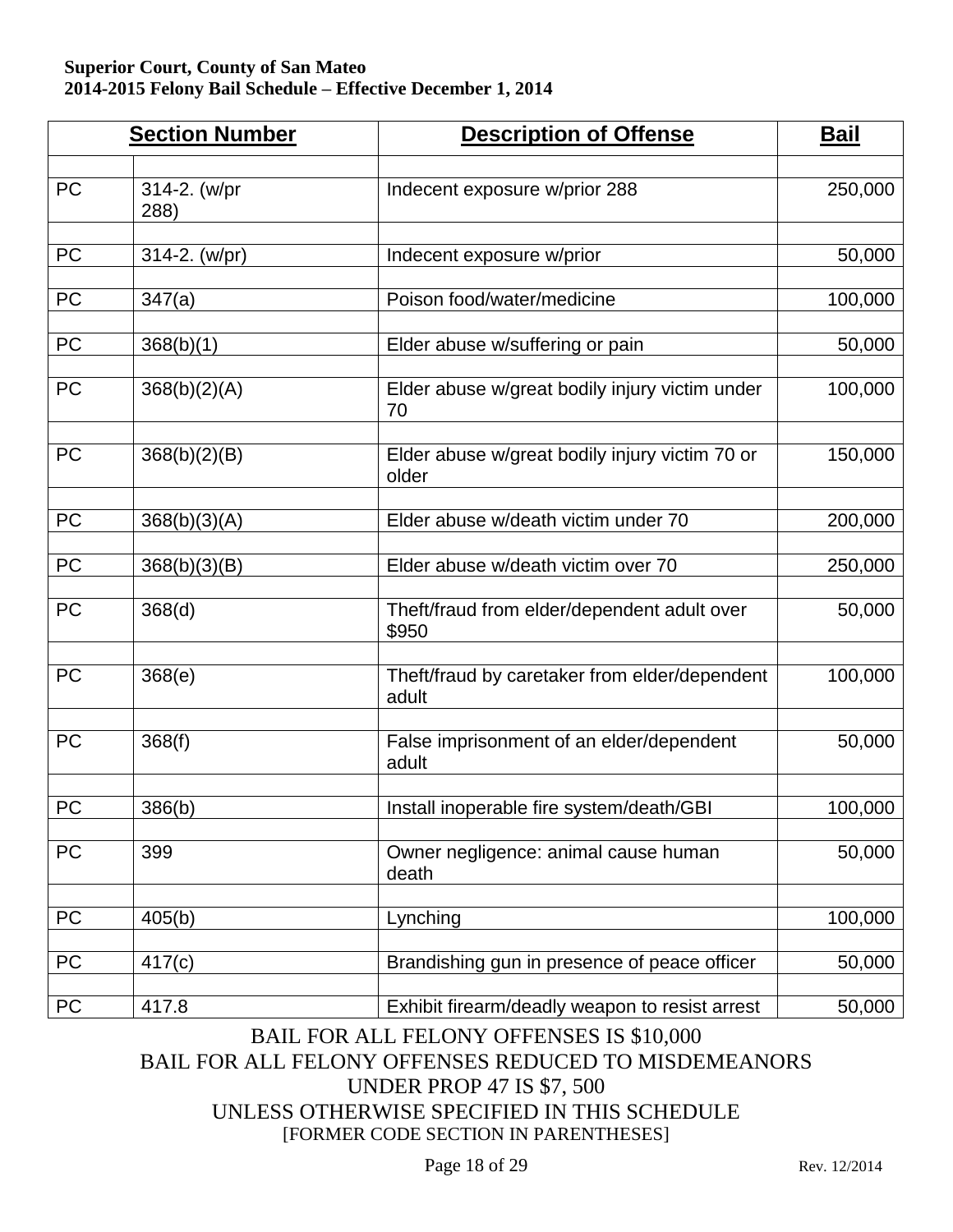|                 | <b>Section Number</b> | <b>Description of Offense</b>                                                                                                  | <b>Bail</b> |
|-----------------|-----------------------|--------------------------------------------------------------------------------------------------------------------------------|-------------|
| PC              | 422                   | <b>Criminal threats</b>                                                                                                        | 50,000      |
| <b>PC</b>       | 424                   | Embezzlement of public funds or falsification<br>of public accounts by public officials                                        | 100,000     |
| <b>PC</b>       | 451(a)                | Arson causing great bodily injury                                                                                              | 250,000     |
| PC              | 451(b)                | Arson: inhabited structure/property                                                                                            | 100,000     |
| PC              | 451(c)                | Arson: structure/forest land                                                                                                   | 50,000      |
| PC              | 451(d)                | Arson, other property                                                                                                          | 25,000      |
| PC              | 451.1                 | Arson w/enhancements                                                                                                           | 100,000     |
| <b>PC</b>       | 451.5                 | Aggravated arson                                                                                                               | No bail     |
| PC              | 452(a)                | Causing fire that causes GBI                                                                                                   | 50,000      |
| PC              | 452(b)                | Causing fire of inhabited structure / property                                                                                 | 50,000      |
| PC              | 452(c)                | Causing fire or structure/forest land                                                                                          | 25,000      |
| PC              | 452.1                 | Prior arson w/GBI or multiple structures                                                                                       | 250,000     |
| <b>PC</b>       | 453                   | Possess, manufactures, or disposes of<br>flammable or combustible material or<br>incendiary device with intent to commit arson | 50,000      |
| PC              | 454(a)                | Arson during state of insurrection                                                                                             | 250,000     |
| PC              | 454(b)                | Arson during state of emergency                                                                                                | 250,000     |
| PC              | 455                   | Attempt/aid/counsel/procure arson                                                                                              | 50,000      |
| $\overline{PC}$ | 460(a)                | <b>Burglary residential</b>                                                                                                    | 50,000      |
| PC              | 460(b)                | Burglary: commercial or vehicle                                                                                                | 25,000      |

BAIL FOR ALL FELONY OFFENSES IS \$10,000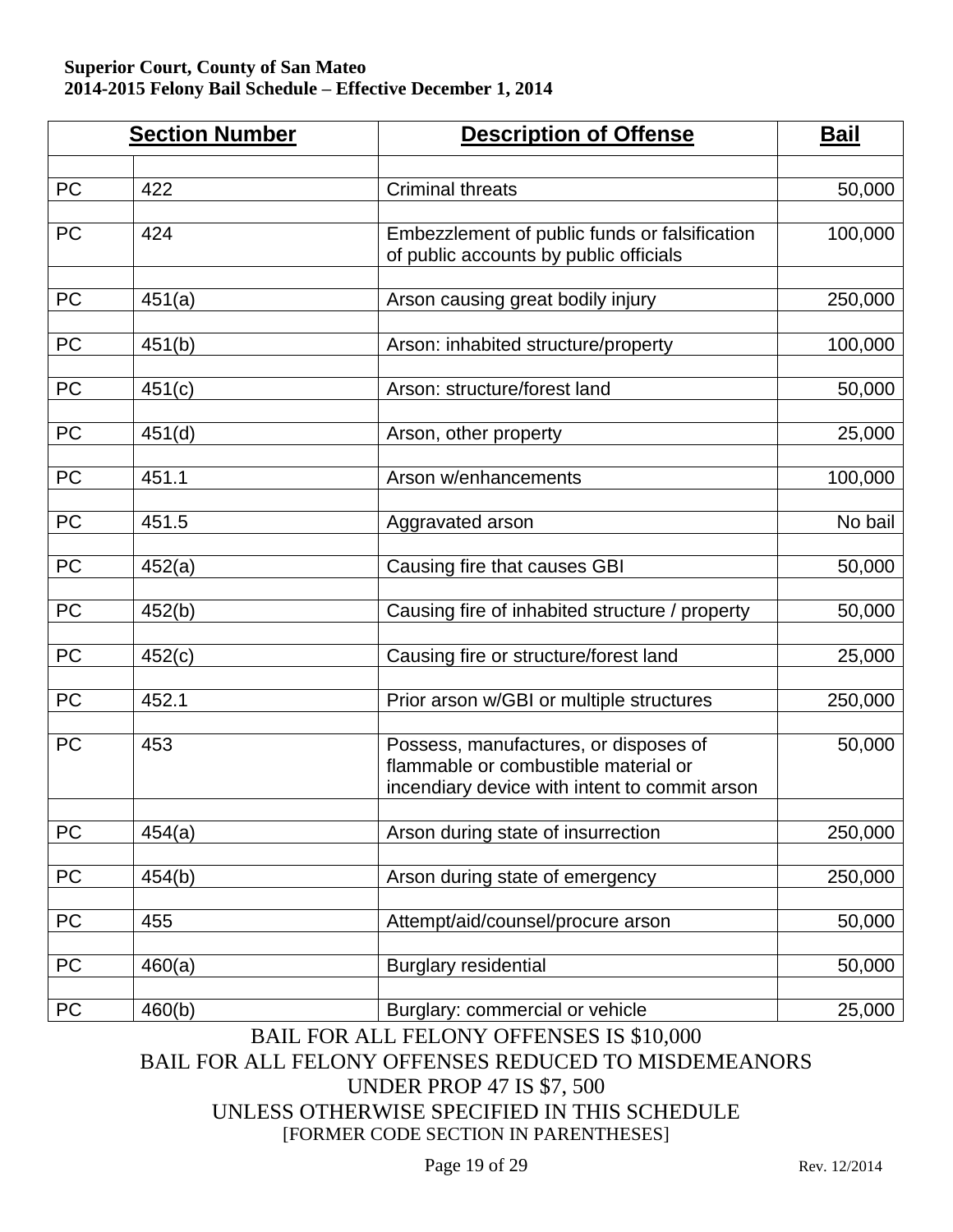|           | <b>Section Number</b>                         | <b>Description of Offense</b>                                                                                    | <b>Bail</b>       |
|-----------|-----------------------------------------------|------------------------------------------------------------------------------------------------------------------|-------------------|
|           |                                               |                                                                                                                  |                   |
| <b>PC</b> | 463                                           | Looting                                                                                                          | 100,000           |
| PC        | 464                                           | Burglary with explosives, etc.                                                                                   | 75,000            |
| <b>PC</b> | 487 <sub>i</sub>                              | Grand theft – copper wire (fine increased up<br>to \$10,000                                                      | 20,000            |
| <b>PC</b> | 502(c)                                        | <b>Computer fraud</b>                                                                                            | 25,000            |
| <b>PC</b> | 504/514                                       | Embezzlement, misappropriation of property<br>by public officials                                                | 50,000            |
| <b>PC</b> | 504a, 504b, 505, 506,<br>506a, 507, 508 / 514 | Embezzlement<br>[or amount stolen, whichever is higher]                                                          | 25,000            |
| <b>PC</b> | $518 - 520$                                   | Extortion                                                                                                        | 25,000            |
| PC        | 522                                           | Obtain signature by threat                                                                                       | 50,000            |
| PC        | 523                                           | Threatening letter w/intent to extort                                                                            | 25,000            |
| <b>PC</b> | 529                                           | False personation                                                                                                | 75,000            |
| <b>PC</b> | 530.5                                         | Identity theft to obtain credit                                                                                  | 100,000           |
| PC        | 532f                                          | Mortgage fraud                                                                                                   | 50,000            |
| PC        | 548                                           | Destruction of insured property                                                                                  | 20,000            |
| PC        | 550                                           | Insurance fraud $-$ up to \$100,000<br>Over \$100,000                                                            | 20,000<br>100,000 |
| PC        | 594.3(b)                                      | Hate based vandalism of church or cemetery                                                                       | 50,000            |
| PC        | 597                                           | Malicious & intentional maiming,<br>mutilation, torture, or wounding a living<br>animal or killing of an animal. | 50,000            |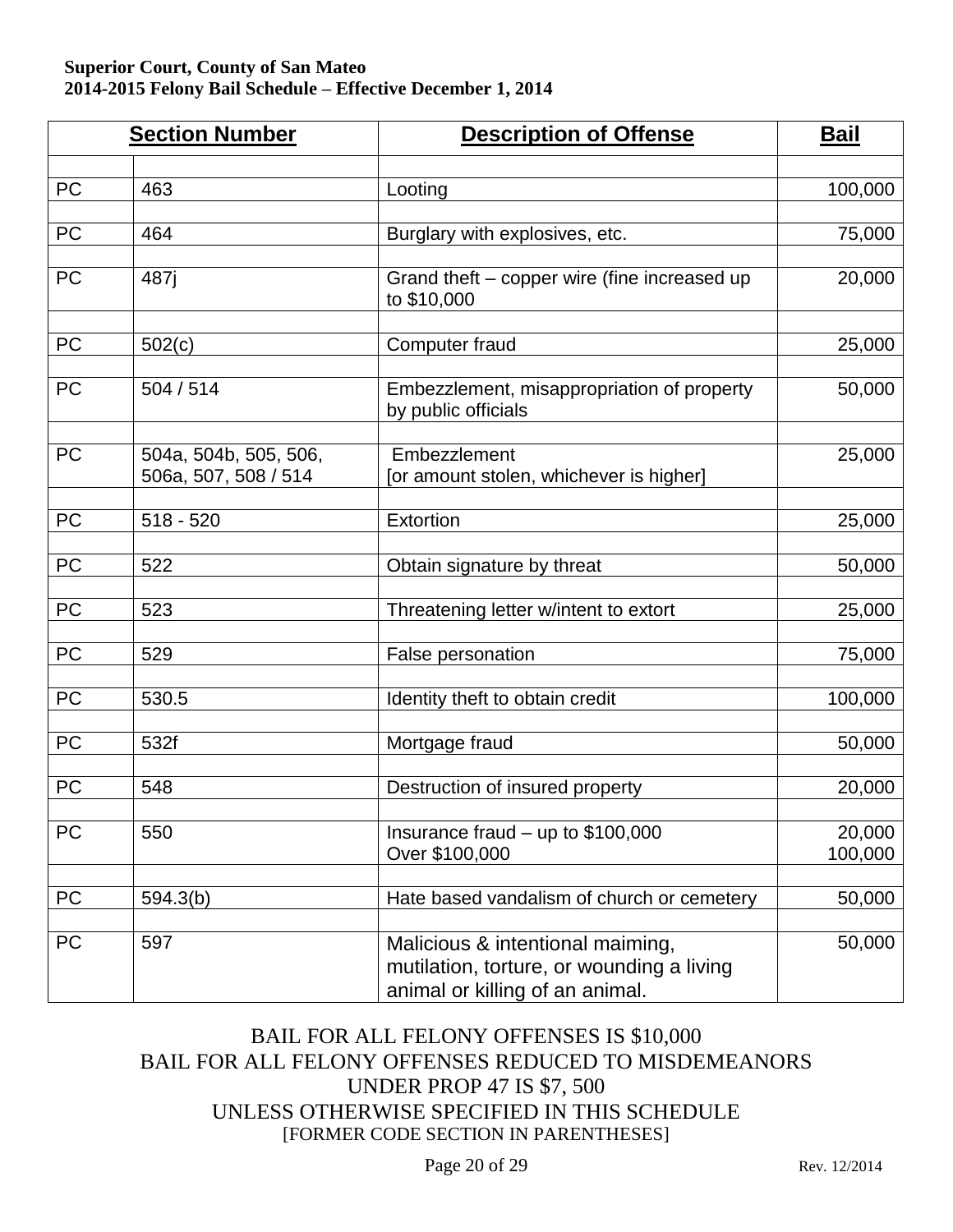|            | <b>Section Number</b> | <b>Description of Offense</b>                                                    | <b>Bail</b>                           |
|------------|-----------------------|----------------------------------------------------------------------------------|---------------------------------------|
|            |                       |                                                                                  |                                       |
| PC         | 597.5                 | Dog fights - training, conducting, attending                                     | 20,000                                |
| PC         | 625(c)                | Tampering with transit vehicle or system                                         | 50,000                                |
| PC         | 626.9(a)              | Bringing gun onto school ground                                                  | 50,000                                |
| PC         | 626.10                | Bringing weapon other than firearm onto<br>school ground                         | 25,000                                |
| PC         | 646.9                 | Stalking                                                                         | 100,000                               |
| PC         | 647f                  | Prostitution w/prior HIV positive                                                | 100,000                               |
| PC         | 647.6 (w/fel)         | Annoy/molest child/prior felony conviction                                       | 50,000                                |
| <b>PC</b>  | 653f(a)(c)(d)         | Solicit to commit felony                                                         | 40,000                                |
| <b>PC</b>  | 653f(b)               | Solicit to commit murder                                                         | No bail                               |
| <b>PC</b>  | 653j                  | Solicit/etc. minor to commit specified felony                                    | 50,000                                |
| <b>PC</b>  | 653w                  | Failure to disclose origin or recording or<br>audiovisual work for personal gain | 20,000                                |
| PC         | 664                   | Attempted to commit an offense                                                   | Same bail as<br>underlying<br>offense |
| ${\sf PC}$ | 1551(a)               | Fugitive from justice: warrant arrest                                            | No bail                               |
| PC         | 1551.1                | Fugitive from justice: warrantless arrest                                        | No bail                               |
| PC         | 2042                  | Escape: California vocational institute                                          | No bail                               |
| PC         | 3056                  | Violation parole: felony                                                         | No bail                               |
| PC         | 4011.7 (fel)          | Escape: hospitalized prisoner with                                               | No bail                               |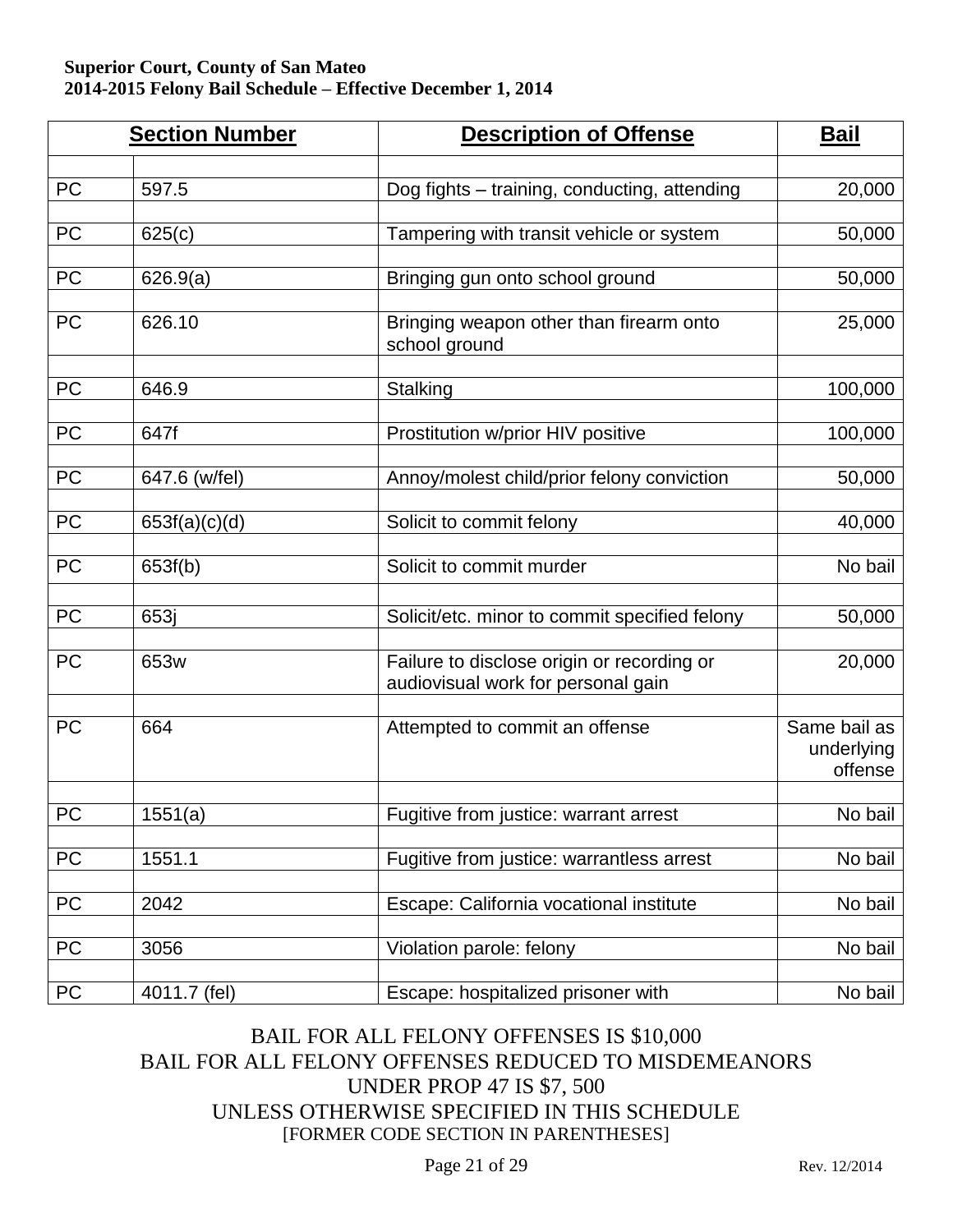|           | <b>Section Number</b> | <b>Description of Offense</b>                                  | <u>Bail</u> |
|-----------|-----------------------|----------------------------------------------------------------|-------------|
|           |                       | violence/force                                                 |             |
| <b>PC</b> | 4500                  | Assault by life prisoner                                       | No bail     |
| PC        | 4501                  | Assault by prisoner                                            | 25,000      |
| <b>PC</b> | 4501.5                | Battery by prisoner                                            | 25,000      |
| PC        | 4502                  | Prisoner possess weapon                                        | 50,000      |
| PC        | 4503                  | Confined person holds hostage                                  | 50,000      |
| PC        | 4530(a)               | Prison escape w/force                                          | No bail     |
| PC        | 4530(a) (work)        | Working outside prison escape w/force                          | No bail     |
| PC        | 4530(a) (trans)       | Prison escape w/force during transportation                    | No bail     |
| PC        | 4530(b)               | Prison escape w/o force                                        | No bail     |
| PC        | 4530(b) (trans)       | Prison escape w/o force during transportation                  | No bail     |
| PC        | 4530(b) (work)        | Working outside prison escape w/o force                        | No bail     |
| PC        | 4530(c)               | Fail to return to confinement                                  | No bail     |
| <b>PC</b> | 4532(a)               | Escape jail/etc. while charged with<br>misdemeanor             | No bail     |
| <b>PC</b> | 4532(a)(2) (force)    | Escape jail/etc. charged with<br>misdemeanor/force & violence  | No bail     |
| PC        | 4532(b)               | Escape jail/etc. while charged with felony                     | No bail     |
| <b>PC</b> | 4532(b) (force)       | Escape jail/etc. charged with felony/force and<br>violence     | No bail     |
| <b>PC</b> | 4550(1)(a)            | Rescuing a prisoner convicted of felony<br>punishable by death | 100,000     |

BAIL FOR ALL FELONY OFFENSES IS \$10,000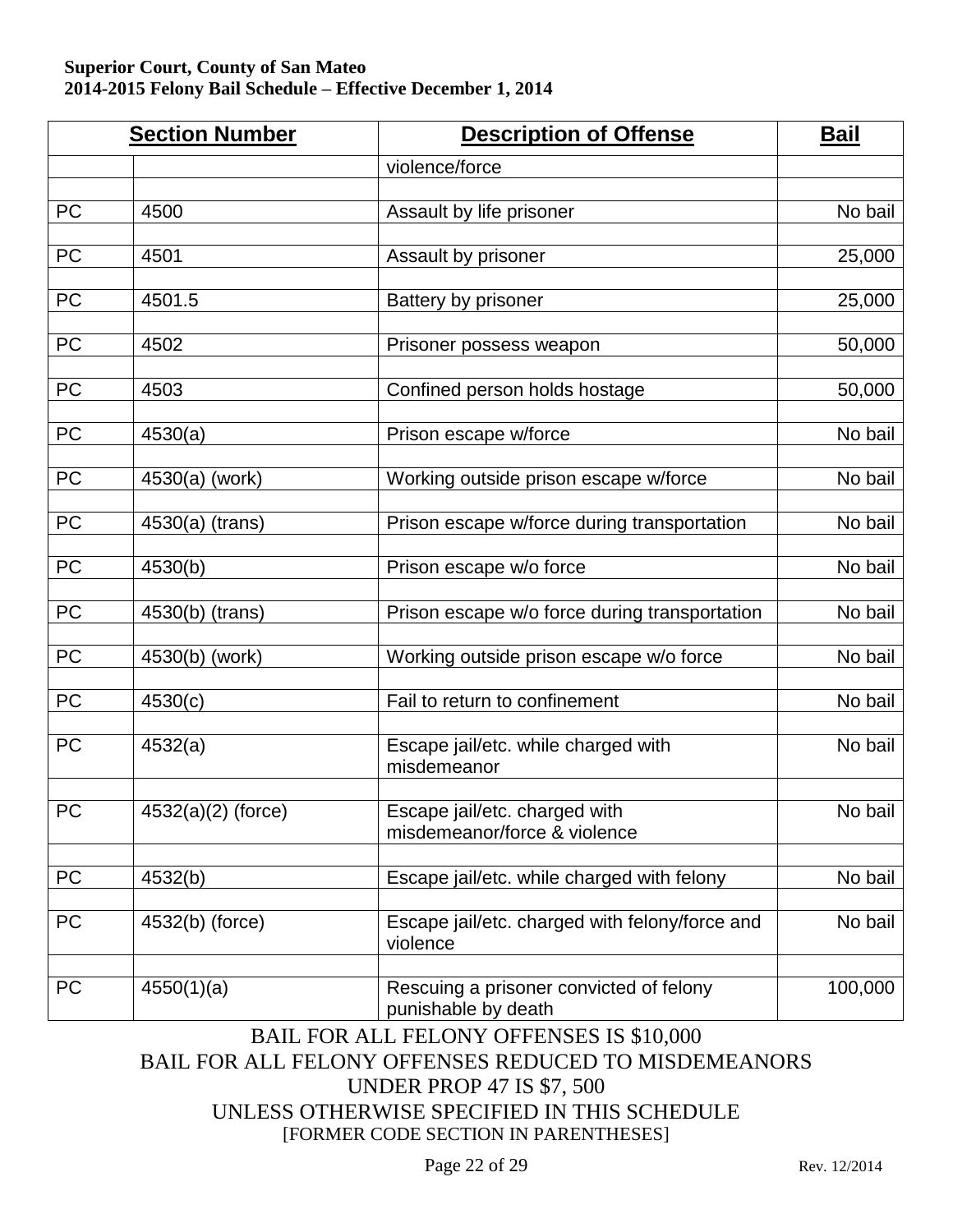|           | <b>Section Number</b>  | <b>Description of Offense</b>                                | <b>Bail</b> |
|-----------|------------------------|--------------------------------------------------------------|-------------|
| PC        | 4573                   | Bringing controlled substance into jail/ prison              | 25,000      |
|           |                        |                                                              |             |
| <b>PC</b> | 4574(a) and<br>(b)     | Bring into or possession of weapon in<br>prison/jail         | 50,000      |
| PC        | 4574(b)                | Use tear gas/tear gas weapon in prison/jail                  | No bail     |
| PC        | 11411(b) and $(c)$     | Terrorism                                                    | 25,000      |
| PC        | 11412                  | Religious terrorism                                          | 25,000      |
| <b>PC</b> | 11413(a)               | Use explosive/destruction device/arson to<br>terrorize       | No bail     |
| PC        | 11418                  | Possession, manufacture of weapon of mass<br>destruction     | No bail     |
| PC        | 11418.1                | False weapon of mass destruction causing<br>substantial fear | 500,000     |
| <b>PC</b> | 11418.5                | Threatening to use weapon of mass<br>destruction             | No bail     |
| PC        | 11419                  | Possession of restricted biologic agents                     | No bail     |
| PC        | 18710, (12303)         | Possess destructive device                                   | 100,000     |
| PC        | 18715, (12303.2)       | Possess destructive device/etc. in public<br>place           | 500,000     |
| PC        | 18720, (12312)         | Make destructive device w/o permit                           | 100,000     |
| <b>PC</b> | 18725, (12303.1(a))    | Carry explosive/destructive device on<br>common carrier      | 500,000     |
| PC        | 18725, (12303.1(b)(c)) | Place/carry explosive/destructive device in<br>baggage/etc.  | 500,000     |
|           |                        |                                                              |             |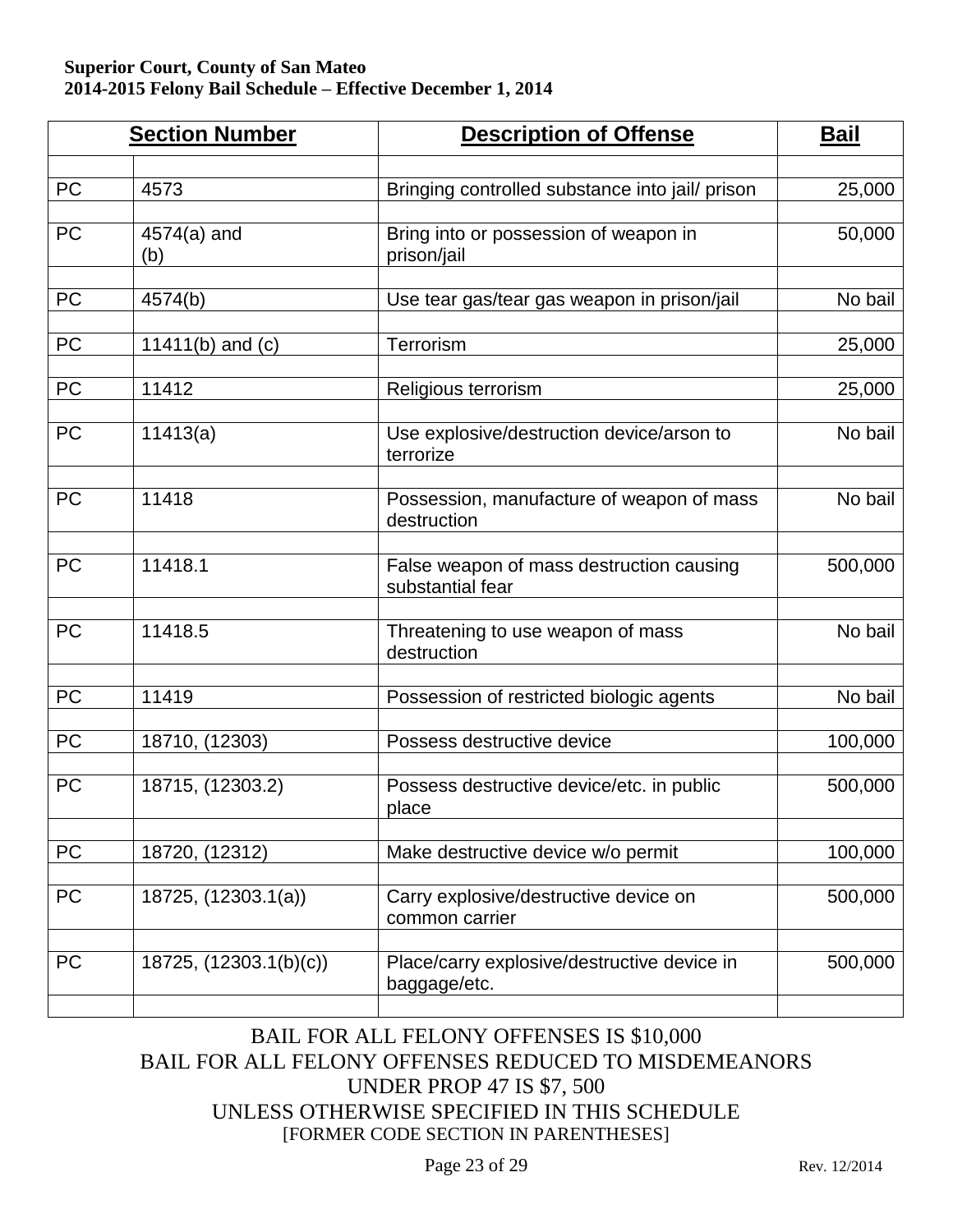|           | <b>Section Number</b>                        | <b>Description of Offense</b>                                   | <b>Bail</b> |
|-----------|----------------------------------------------|-----------------------------------------------------------------|-------------|
| <b>PC</b> | 18730, (12303.6)                             | Sell/etc. destructive device                                    | 100,000     |
| <b>PC</b> | 18740, (12303.3)                             | Use/etc. explosive/destructive device                           | 250,000     |
| <b>PC</b> | 18745, (12308)                               | Explosion of destructive device with intent to<br>commit murder | No Bail     |
| PC        | 18750, (12309)                               | Destructive device causing injury                               | 500,000     |
| PC        | 18755, 12310(a)(b)                           | Destructive device causing death                                | No bail     |
| <b>PC</b> | 20110, (12355(a))                            | Assemble/place/etc. booby-trap                                  | 100,000     |
| PC        | 20110, (12355(b))                            | Possess device w/intent to use as booby-trap                    | 100,000     |
| PC        | 22810(g)(2) (12403.7(g))<br>(Peace Officer)  | Use of tear gas weapon against peace officer                    | 50,000      |
| PC        | 25100 (12035)                                | Criminal storage of a firearm                                   | 25,000      |
| PC        | 25400, (12025)                               | Carrying concealed firearm                                      | 20,000      |
| <b>PC</b> | 25800, (12023)                               | Carrying loaded firearm w/intent to commit<br>felony            | 100,000     |
| PC        | 25850, (12031),                              | Carrying load, concealable firearm                              | 35,000      |
| PC        | $26100(c)$ , $(12034(b)(c))$                 | Discharge firearm from vehicle at another                       | 100,000     |
| PC        | 29800, 29805, 29815.<br>29820, 29825 (12021) | Felon w/firearm                                                 | 50,000      |
| <b>PC</b> | 29900, (12021.1)                             | Serious/Violent felon w/firearm                                 | 100,000     |
| PC        | $30305(a)$ , $(12316(b))$                    | Unlawful possession of ammunition                               | 20,000      |
| PC        | 30315, (12320)                               | Possess armor-penetrating ammunition                            | 100,000     |
| PC        | 30320, (12321)                               | Manufacture/sell/etc. armor-penetrating                         | 150,000     |

BAIL FOR ALL FELONY OFFENSES IS \$10,000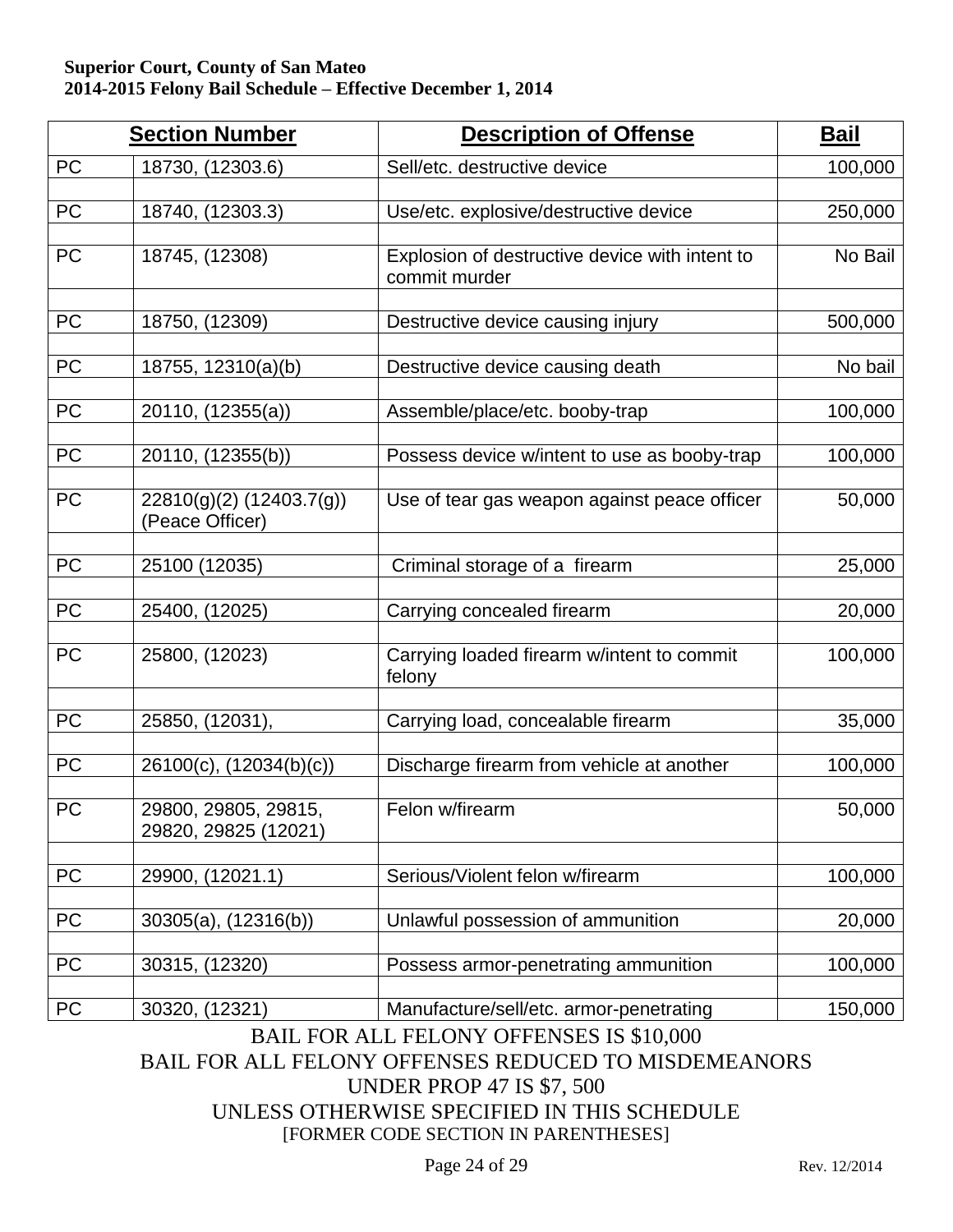|                | <b>Section Number</b>                | <b>Description of Offense</b>                                                                   | <b>Bail</b> |
|----------------|--------------------------------------|-------------------------------------------------------------------------------------------------|-------------|
|                |                                      | ammunition                                                                                      |             |
| <b>PC</b>      | 30600,<br>30605,<br>30610<br>(12280) | Possession of assault weapon                                                                    | 50,000      |
| <b>PC</b>      | 31360, (12370)                       | Possession of body armor by felon                                                               | 100,000     |
| <b>PC</b>      | 32310, (12020(a)(2))                 | Manufacture, sell, imports, gives or lends<br>Large Magazine                                    | 35,000      |
| <b>PC</b>      | 32625, (12220)                       | Possess/etc. machine gun                                                                        | 50,000      |
| <b>PC</b>      | 33410, (12520)                       | Possess firearm silencer                                                                        | 50,000      |
| <b>VEHICLE</b> |                                      |                                                                                                 |             |
| VC             | 2800.2                               | Reckless evading                                                                                | 50,000      |
| VC             | 2800.3                               | Evading w/injury or death                                                                       | 100,000     |
| <b>VC</b>      | 2800.4                               | Attempting to evade peace officer - driving in<br>opposite direction of lawfully moving traffic | 75,000      |
| <b>VC</b>      | 10801                                | Own or operate a chop shop                                                                      | 50,000      |
| <b>VC</b>      | 10851                                | <b>Stolen Car</b>                                                                               | 25,000      |
| VC             | 10851(b)                             | Theft of emergency vehicle                                                                      | 50,000      |
| <b>VC</b>      | 10851(e)                             | Auto theft with priors under PC 666.5                                                           | 50,000      |
| VC             | 20001                                | Hit and run w/injury                                                                            | 50,000      |
| VC             | 20001(c)                             | Hit and run after vehicular manslaughter                                                        | 100,000     |
| VC             | 23104(b)                             | Reckless driving w/GBI w/prior                                                                  | 50,000      |
| VC             | 23110(b)                             | Throwing substance or object at a vehicle or<br>occupant with intent to do great bodily harm    | 50,000      |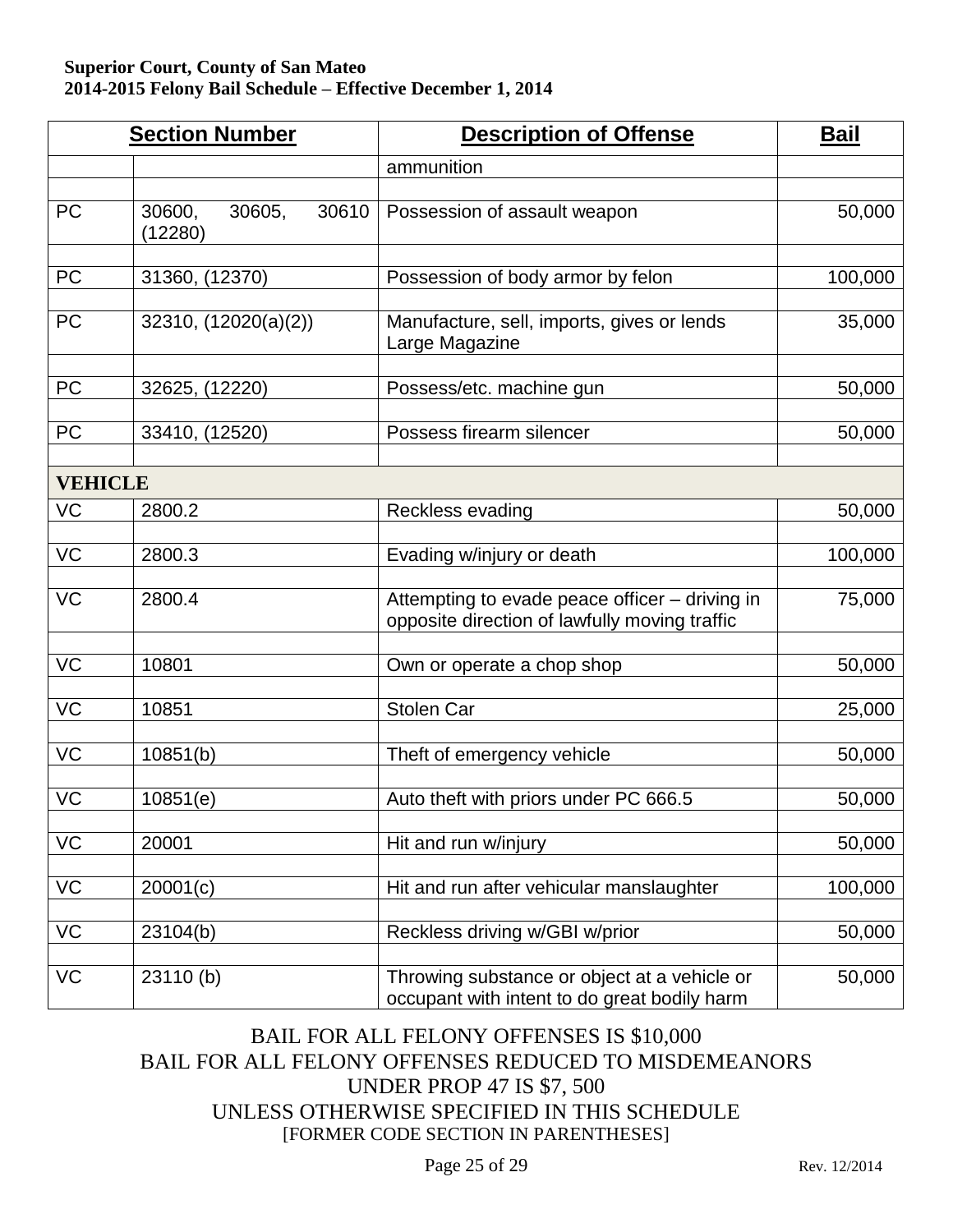|            | <b>Section Number</b>           | <b>Description of Offense</b>                                           | Bail    |
|------------|---------------------------------|-------------------------------------------------------------------------|---------|
|            |                                 |                                                                         |         |
| <b>VC</b>  | 23152 (felony per 23550)        | DUI - alcohol and/or drugs w/3 or more priors                           | 100,000 |
| <b>VC</b>  | 23153                           | DUI w/injury                                                            | 50,000  |
|            |                                 |                                                                         |         |
| <b>VC</b>  | 23550.5                         | DUI w/prior felony DUI                                                  | 100,000 |
|            |                                 |                                                                         |         |
| VC         | 23558                           | 23153 w/multiple victims<br>(Amount of bail for each additional victim) | 25,000  |
|            |                                 |                                                                         |         |
| VC         | 23566(c)                        | Four or more prior DUI's and GBI                                        | 250,000 |
|            |                                 |                                                                         |         |
|            | <b>WELFARE AND INSTITUTIONS</b> |                                                                         |         |
| <b>WIC</b> | 1768.7(a)                       | Attempt escape/escape from youth authority<br>w/force/etc.              | No bail |
|            |                                 |                                                                         |         |
| <b>WIC</b> | 3002                            | Escape: narcotic commitment                                             | No bail |
|            |                                 |                                                                         |         |
| <b>WIC</b> | 7326                            | Aid escape from state hospital/mental facility                          | No bail |
|            |                                 |                                                                         |         |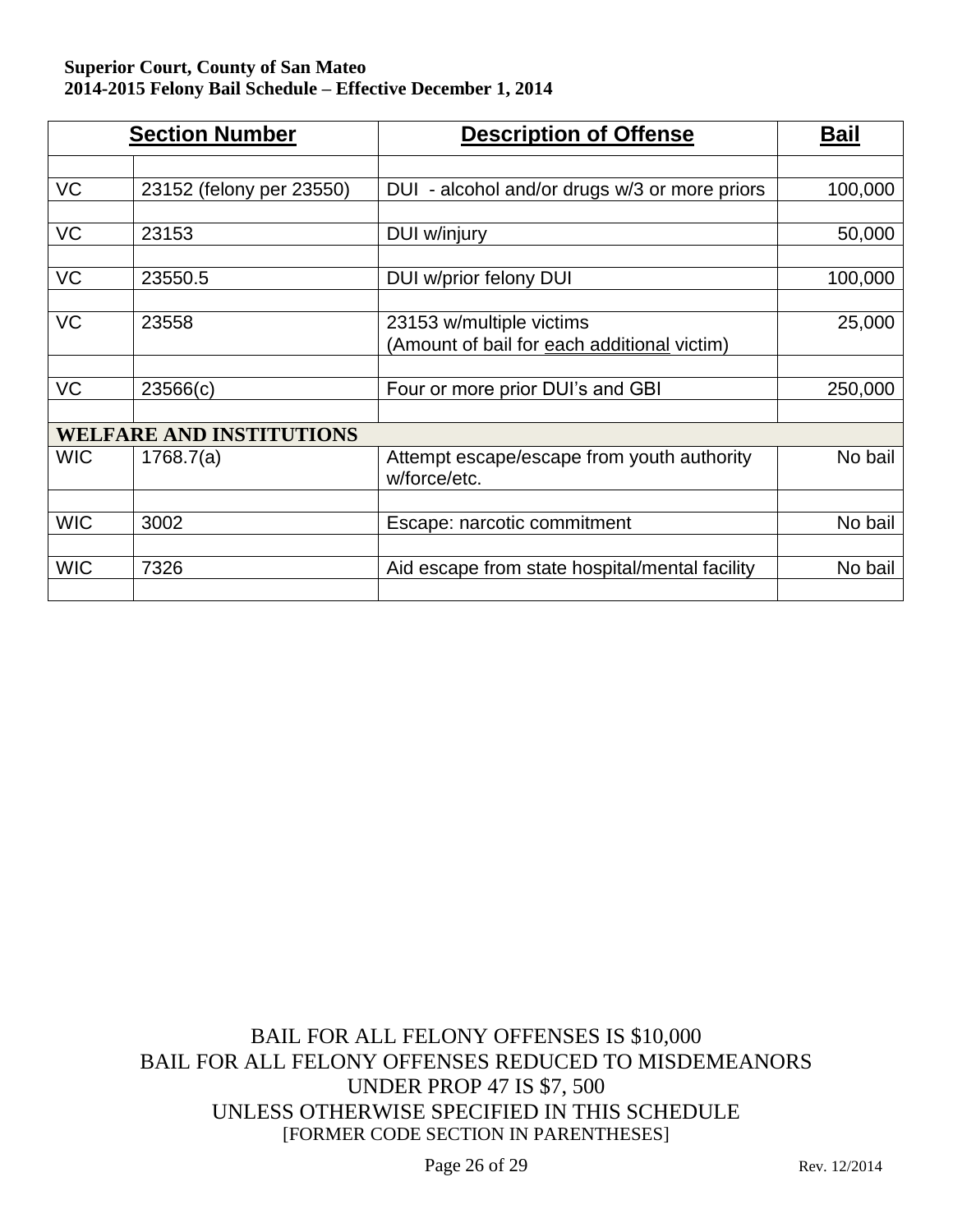| <b>ENHANCEMENTS TO CRIMES</b> |                                                                             |                                                                                                            |            |
|-------------------------------|-----------------------------------------------------------------------------|------------------------------------------------------------------------------------------------------------|------------|
| H&S                           | 11351 or<br>11352 / 11370.2                                                 | w/prior 11351, 11352, 11378, 11379                                                                         | $+100,000$ |
|                               |                                                                             |                                                                                                            |            |
| H&S                           | 11351 / 11351.5 / 11352 /<br>11378 / 11378.5 / 11379 /<br>11379.5 & 11370.4 | Cocaine / Heroin / Methamphetamine /<br>Amphetamine / Phencyclidine / Analogs -<br><b>Large Quantities</b> | $+100,000$ |
|                               |                                                                             |                                                                                                            |            |
| H&S                           | 11379.6 / 11379.8                                                           | Manufacture - Large Quantities                                                                             | $+100,000$ |
| PC                            | 186.22(b)(1)                                                                | Street gang allegation                                                                                     | $+50,000$  |
| <b>PC</b>                     | 186.22(b)(4)                                                                | Gang allegation - Applies to PC 136.1, 187,<br>215, 246, 519, 664)                                         | $+250,000$ |
| <b>PC</b>                     | 290.46                                                                      | Using information disclosed on Megan's Law<br>web site to commit a felony                                  | $+50,000$  |
| PC                            | 422.75                                                                      | Commission of hate crime-enhancement                                                                       | $+100,000$ |
|                               |                                                                             |                                                                                                            |            |
| PC                            | 667.61                                                                      | Sex offenses - one strike                                                                                  | No bail    |
| <b>PC</b>                     | 675                                                                         | Providing money to minor for sex offenses                                                                  | $+25,000$  |
| PC                            | 1170.12(c)(1)                                                               | Second strike                                                                                              | $+75,000$  |
| PC                            | 1170.12(c)(2)                                                               | Third strike                                                                                               | +500,000   |
| <b>PC</b>                     | 12021.5                                                                     | Street gang activity - carrying firearm on<br>person or in vehicle                                         | $+75,000$  |
|                               |                                                                             |                                                                                                            |            |
| $\overline{PC}$               | 12022(a)(1)                                                                 | Armed w/firearm during felony                                                                              | $+50,000$  |
| PC                            | 12022(a)(2)                                                                 | Armed w/machine gun or assault weapon<br>during felony                                                     | $+75,000$  |
| PC                            | 12022(b)                                                                    | Use of deadly weapon during felony                                                                         | $+25,000$  |
|                               |                                                                             |                                                                                                            |            |
| PC                            | 12022(c)                                                                    | Armed w/firearm during sale/possession for                                                                 | $+50,000$  |

BAIL FOR ALL FELONY OFFENSES IS \$10,000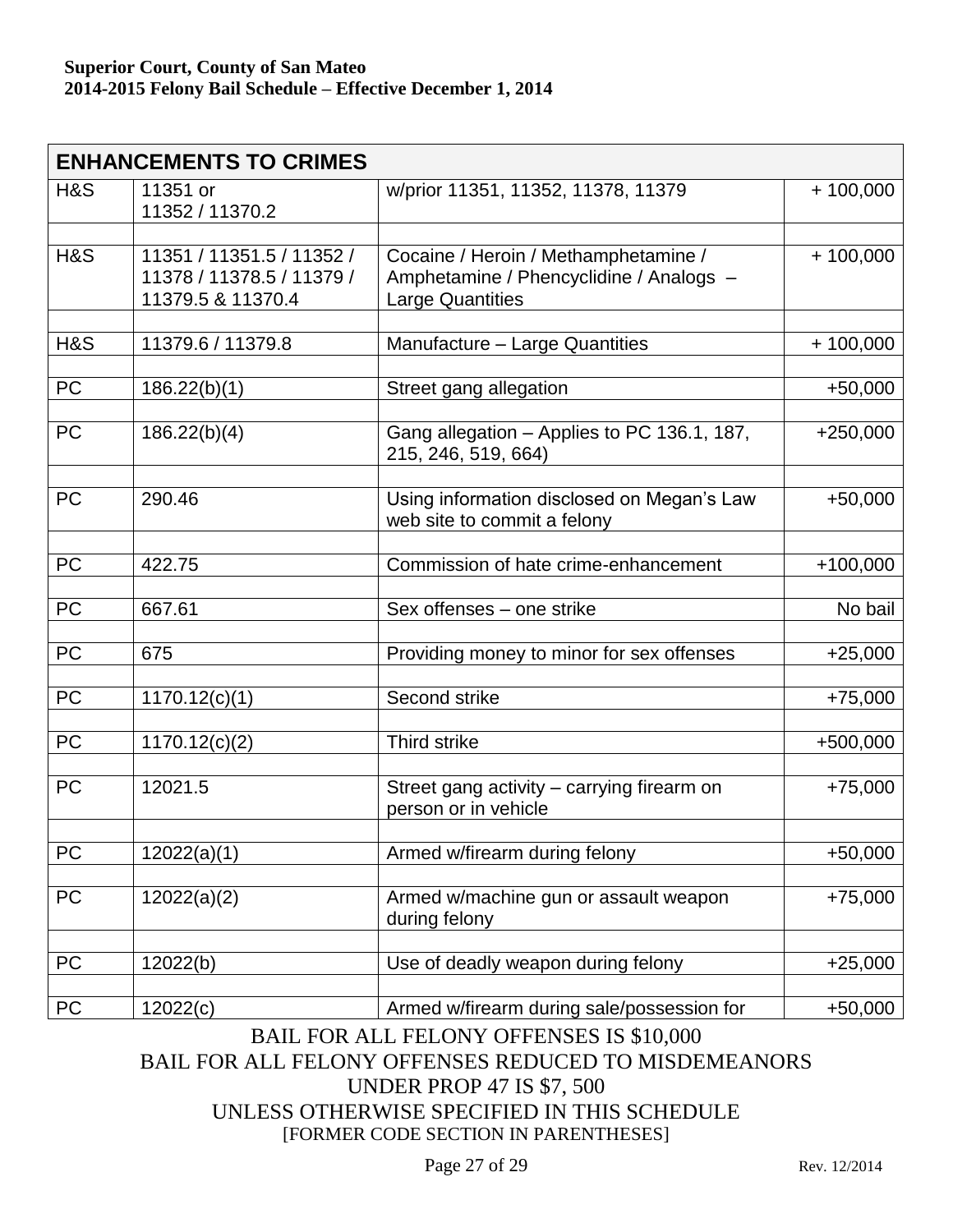|           |                                           | sale of drugs                                                                                                   |                                                         |
|-----------|-------------------------------------------|-----------------------------------------------------------------------------------------------------------------|---------------------------------------------------------|
| <b>PC</b> | 12022(d)                                  | Vicarious arming w/firearm                                                                                      | $+40,000$                                               |
|           |                                           |                                                                                                                 |                                                         |
| PC        | 12022.1                                   | New felony while on bail or OR                                                                                  | $+50,000$                                               |
|           | <b>ENHANCEMENTS TO CRIMES (CONTINUED)</b> |                                                                                                                 |                                                         |
| <b>PC</b> | 12022.2                                   | Armor piercing ammunition                                                                                       | $+50,000$                                               |
| <b>PC</b> | 12022.3                                   | Use of fire arms or deadly weapon during sex<br>crimes                                                          | $+50,000$                                               |
| <b>PC</b> | 12022.5(a)                                | Use firearm/felony                                                                                              | $+50,000$                                               |
| <b>PC</b> | 12022.5(b)                                | Use assault weapon                                                                                              | $+100,000$                                              |
| <b>PC</b> | 12022.53(b)                               | Use firearm/specified felony                                                                                    | $+100,000$                                              |
| PC        | 12022.53(c)                               | Discharge of firearm/felony                                                                                     | $+200,000$                                              |
| <b>PC</b> | 12022.53(d)                               | Discharge of firearm causing GBI/w/spec.<br>felony                                                              | No bail                                                 |
| <b>PC</b> | 12022.55                                  | Discharge of firearm from vehicle GBI w/spec<br>felony                                                          | $+150,000$                                              |
| <b>PC</b> | 12022.6(a)                                | <b>Excessive loss</b><br>Exceeds \$ 65,000<br>Exceeds \$200,000<br>Exceeds \$ 1, 300,000<br>Exceeds \$3,200,000 | $+65,000$<br>$+200,000$<br>$+1,300,000$<br>$+3,200,000$ |
| <b>PC</b> | 12022.7                                   | Great bodily injury                                                                                             | $+75,000$                                               |
| PC        | 12022.75                                  | Administration of controlled substance against<br>victim's will                                                 | $+50,000$                                               |
| <b>PC</b> | 12022.8                                   | GBI w/certain sex offenses                                                                                      | $+50,000$                                               |

### BAIL FOR ALL FELONY OFFENSES IS \$10,000